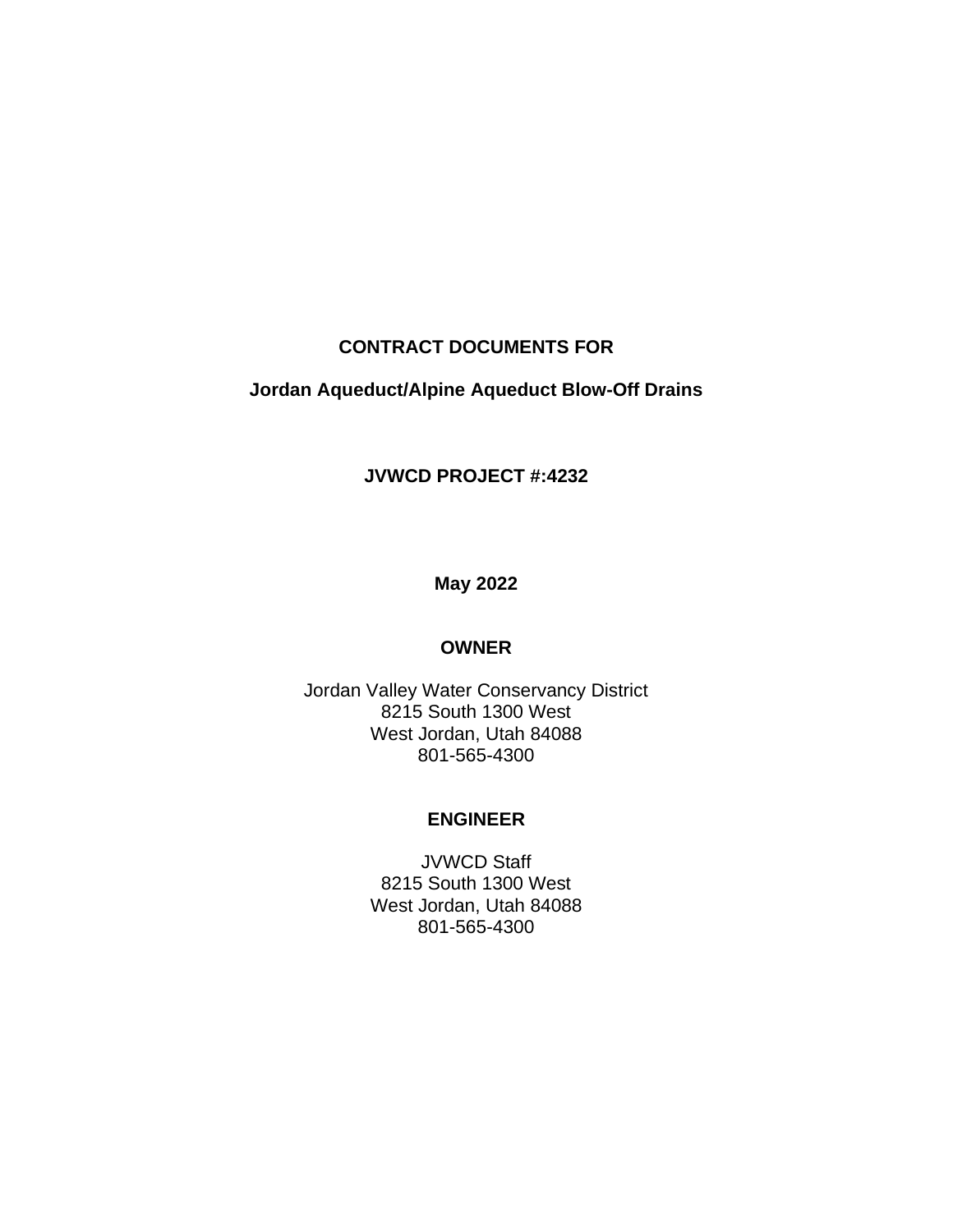# **TABLE OF CONTENTS**

# **Bidding Documents**

#### **Contract Documents**

# GENERAL CONDITIONS OF THE CONTRACT

# **Article**

| 4 - Availability of Land; Physical Conditions: Reference Points 4-1      |  |
|--------------------------------------------------------------------------|--|
|                                                                          |  |
|                                                                          |  |
|                                                                          |  |
|                                                                          |  |
|                                                                          |  |
|                                                                          |  |
|                                                                          |  |
|                                                                          |  |
| 13 - Warranty and Guarantee; Tests and Inspections; Correction, Removal, |  |
|                                                                          |  |
| 14 - Payments to Contractor, Liquidated Damages and Completion 14-1      |  |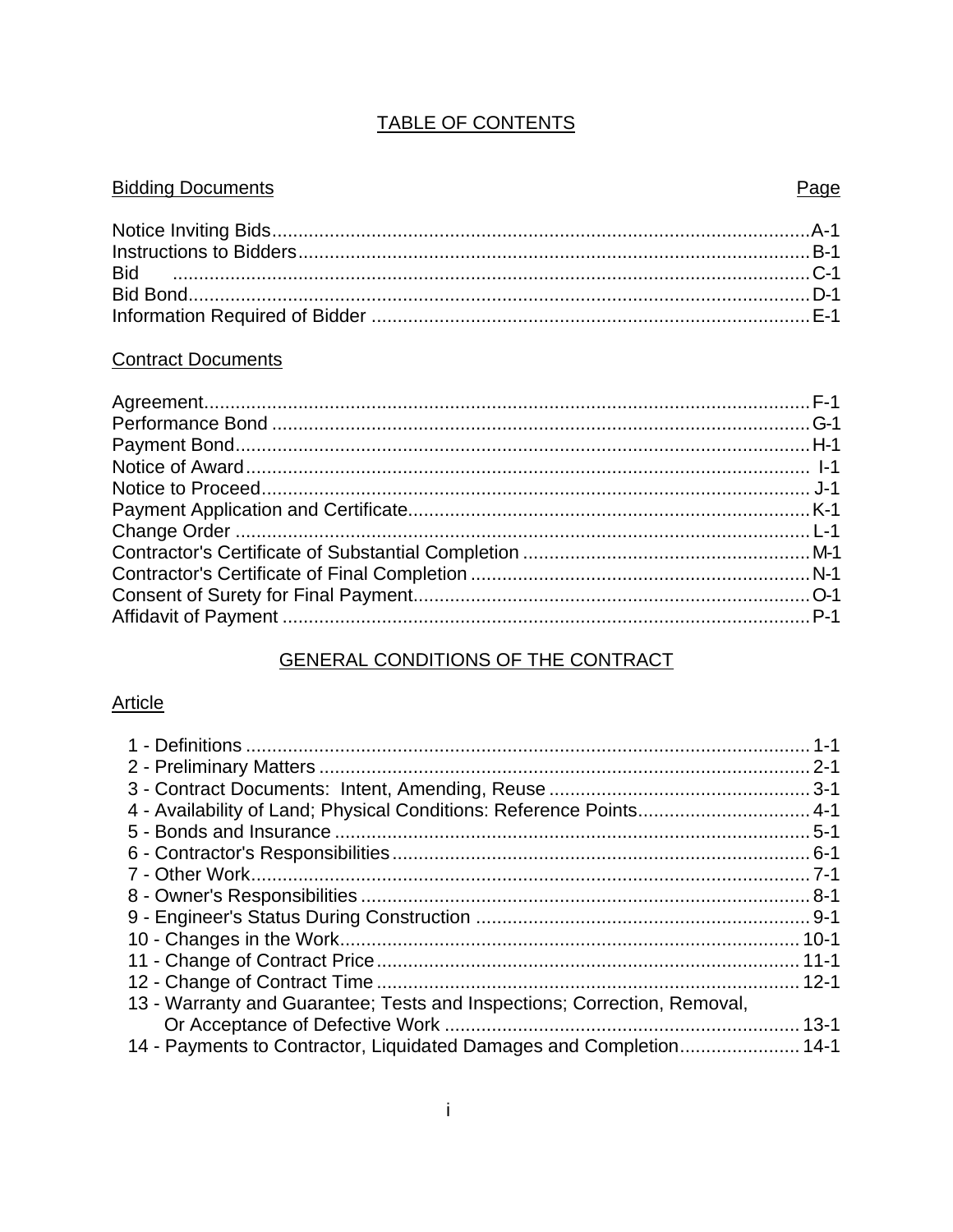# GENERAL CONDITIONS OF THE CONTRACT

#### SUPPLEMENTAL GENERAL CONDITIONS

#### Article **Page**

#### TECHNICAL SPECIFICATIONS

#### Section **Pages**

| 01010 | <b>Summary of Work</b>                                    | 3              |
|-------|-----------------------------------------------------------|----------------|
| 01025 | <b>Measurement and Payment</b>                            | $\overline{2}$ |
| 01300 | <b>Contractor Submittals</b>                              | 2              |
| 01400 | <b>Quality Control</b>                                    | $\overline{2}$ |
| 01500 | <b>Construction Facilities and Environmental Controls</b> | 3              |
| 01600 | <b>Material and Equipment</b>                             | 3              |
| 01700 | <b>Contract Closeout</b>                                  | $\overline{2}$ |
| 01720 | <b>Record Drawings</b>                                    | $\overline{2}$ |
| 02100 | <b>Site Preparation</b>                                   | $\overline{2}$ |
| 02220 | Excavating, Backfilling, and Compaction                   |                |
| 02590 | Protection and Restoration of Existing Improvements       | 10             |
| 09900 | <b>Painting and Finishes</b>                              | 2              |
| 15061 | <b>Steel Piping, Fabricated Specials</b>                  | 5              |
| 15085 | <b>Piping Systems and Connections</b>                     | 2              |
| 16111 | Conduit                                                   | 4              |
| 16421 | <b>Insulating Flanges</b>                                 |                |

# **DRAWINGS**

G1 - Cover

G2 – General Notes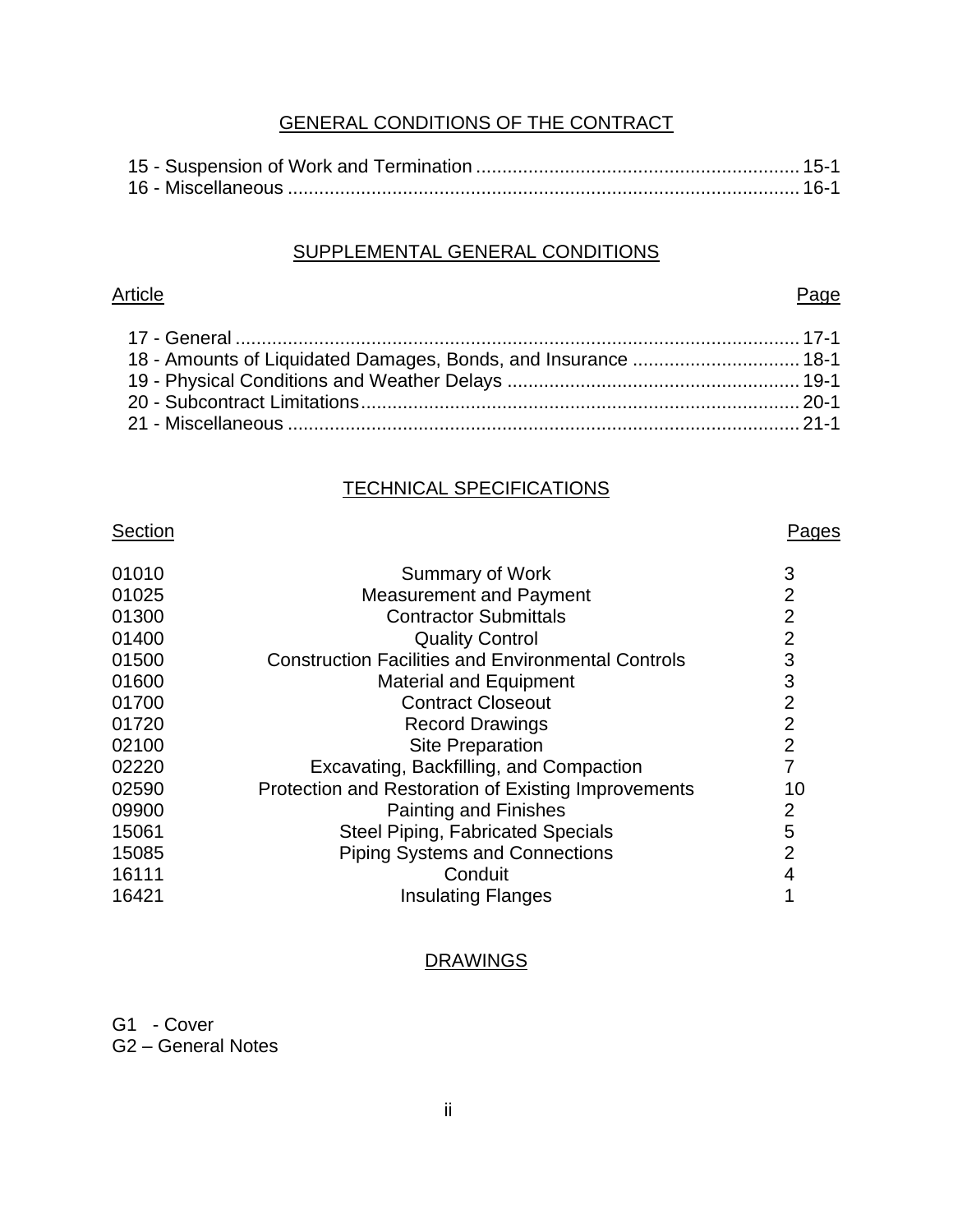- S1 Site Locations
- S2 510+49 Site Plan
- S3 221+53 Site Plan
- PP1 Plan and Profile
- D1 Demolition in Vault 510+49
- D2 Demolition in Vault 221+53
- M1 Mechanical Plan in Vault 510+49
- M2 Mechanical Plan in Vault 221+52
- M3 Mechanical Plan in PRA Vault and Mechanical Details
- M4 Trail Re-Pave Details
- M5 Trench Details
- CP1 Cathodic Protection Test Station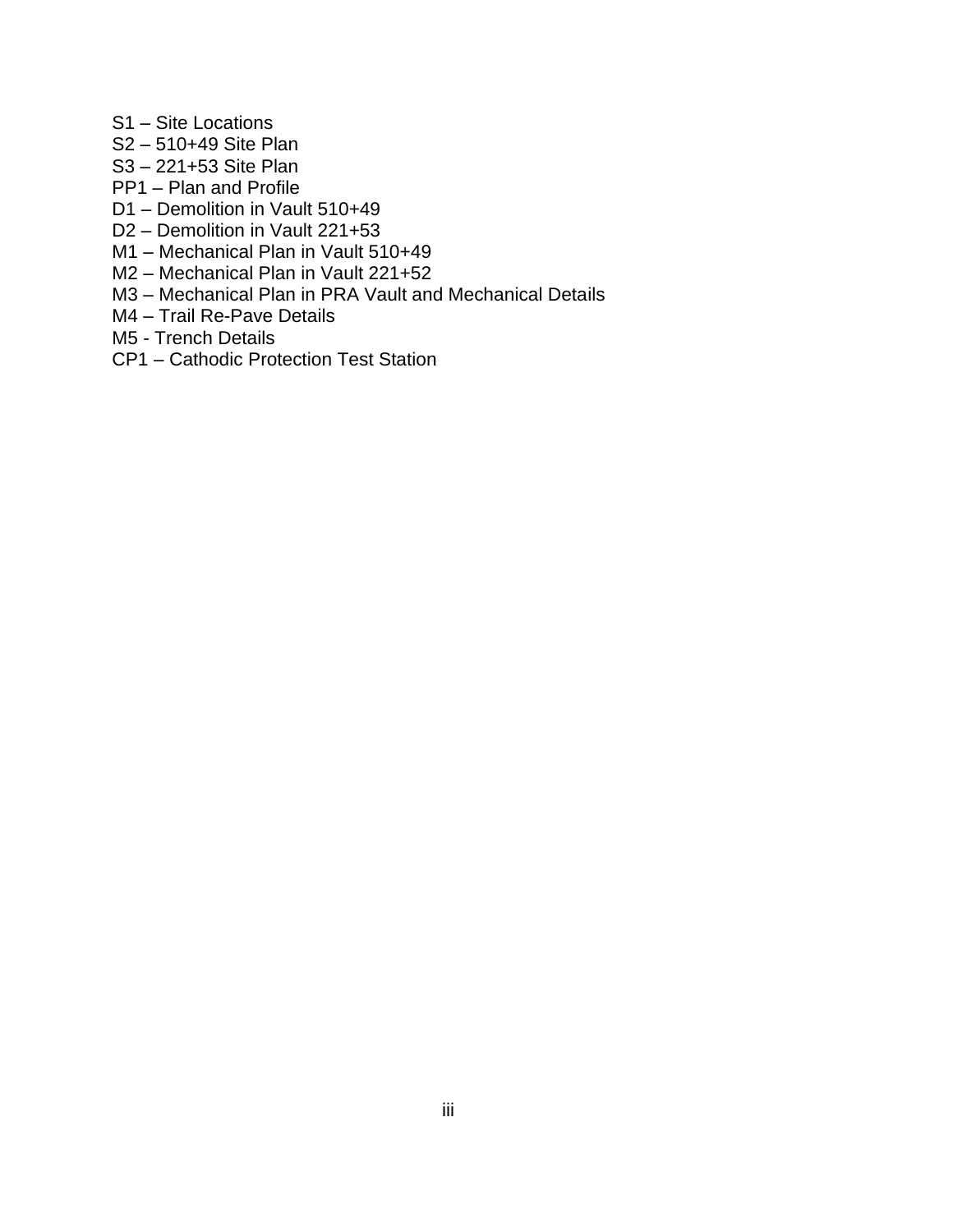# **NOTICE INVITING BIDS**

**PROJECT NAME:** Jordan Aqueduct (JA) Reach 4/Alpine Aqueduct (AA) Blow-Off Drains

**DESCRIPTION OF WORK:** Installing new steel piping to direct the blowoff water from the Jordan and Alpine Aqueducts to the Provo River Aqueduct. The work includes pipe demolition inside the JA/AA vault, cutting and welding of pipes in the vault, new piping in the vault, new pipe being laid underground outside between the JA/AA vault and the PRA vault requiring trail and grounds restoration, related vault improvements, and a new cathodic test station.

**SITE OF WORK:** Two sites along the JA/AA aqueduct. Station 510+49 is located near the western end of Cedar Run Circle in Cedar Hills Utah. The vault is south of the park and north of the Murdock Canal trail. Station 221+53 is located off the Murdock Canal Trail in Pleasant Grove, Utah. The vault is located on the plot for 1472 E Murdock Dr. but is accessible from the trail and not the property.

**OBTAINING CONTRACT DOCUMENTS:** All Contract Documents may be obtained by electronic download from the District's Website [www.jvwcd.org](http://www.jvwcd.org/) beginning on May 4, 2022.

**PRE-BID SITE VISIT:** A non-mandatory pre-bid site visit will be held at the sites of the work <mark>on May 17<sup>th</sup>, 2022, at 10:30 am</mark>. We will meet at station 510+49 and the end of Cedar Run Circle and later travel to station 221+53.

**RECEIPT OF BIDS:** Sealed bids will be received at the office of the Jordan Valley Water Conservancy District, Owner of the Work, located at 8215 South 1300 West, West Jordan, Utah 84088, until 2:00 pm, on May 24, 2022, for construction of the JA/AA Blowoff Drains. Electronic bids may also be submitted in adobe .pdf format to [ellisad@jvwcd.org.](mailto:ellisad@jvwcd.org) JVWCD requests that electronic bids be submitted 15 minutes prior to the bid opening deadline.

**AWARD OF CONTRACT:** An Award of Contract, if it were awarded, will be made within 60 calendar days of the opening of bids.

**NOTICE TO PROCEED:** A Notice to Proceed, if it were issued, will be made within 60 calendar days of the Notice of Award.

**COMPLETION OF WORK:** All work shall be completed within 120 calendar days from the date of the Notice to Proceed.

#### **DISTRICT WEB SITE AND PLANHOLDERS LIST**

Prospective bidders must register at the District's web site [\(www.jvwcd.org\)](http://www.jvwcd.org/) under "Engineering Projects". Prospective bidders are required to check the District's web site for any addenda prior to submitting a responsive bid. The District's web site will be used to publish updated information relative to the project, including a planholders list.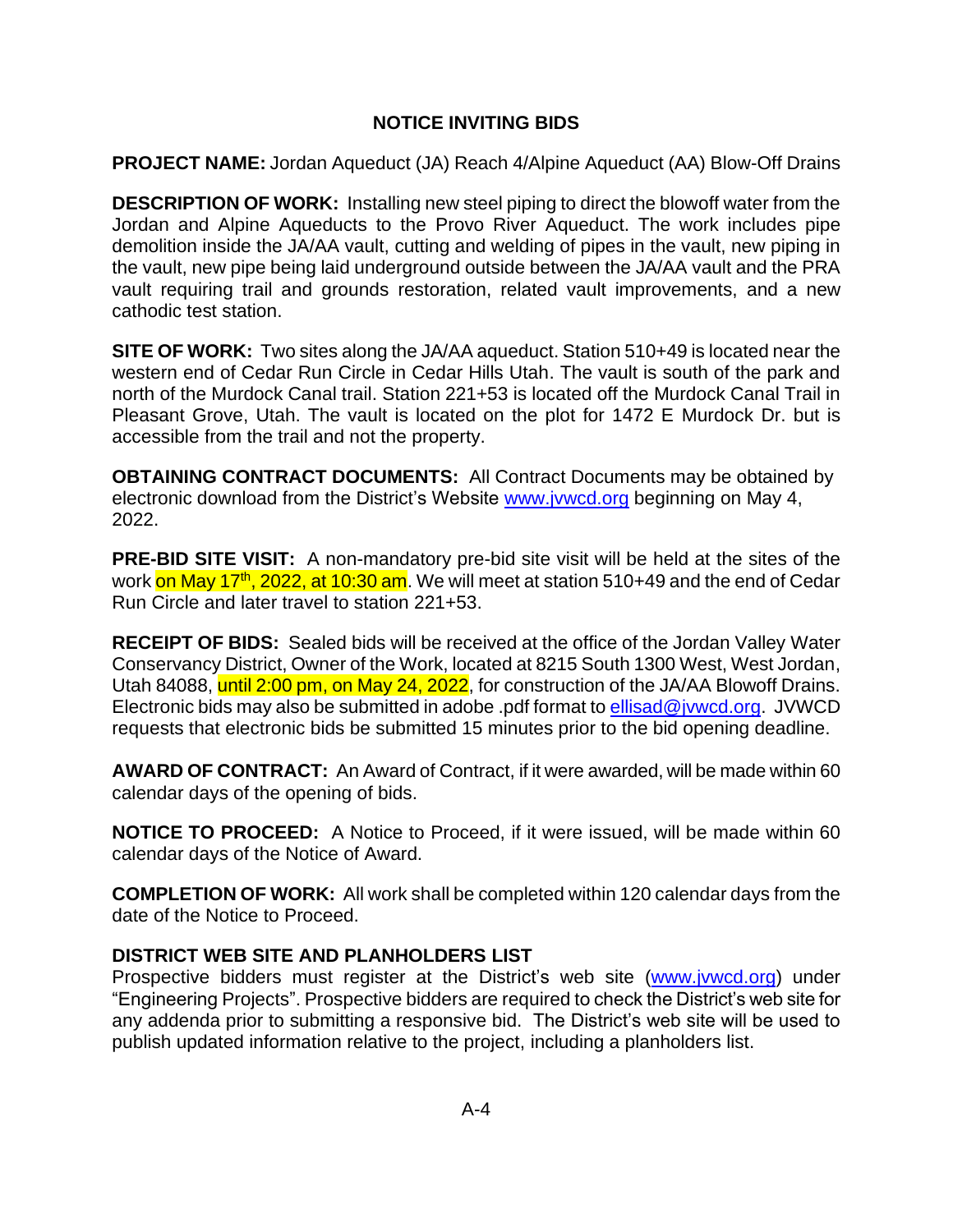# **NOTICE INVITING BIDS**

**BID SECURITY:** Each bid shall be accompanied by a certified or cashier's check, money order or bid bond in the amount of five percent of the total bid price payable to the Jordan Valley Water Conservancy District as a guarantee that the bidder, if its bid is accepted, will promptly execute the contract, provide evidence of worker's compensation insurance, and furnish a satisfactory faithful performance bond in the amount of 100 percent of the total bid price and a payment bond in the amount of 100 percent of the total bid price.

**ADDRESS AND MARKING OF BID:** The envelope enclosing the bid shall be sealed and addressed to the Jordan Valley Water Conservancy District and delivered or mailed to 8215 South 1300 West, West Jordan, Utah 84088. The envelope shall be plainly marked in the upper left-hand corner with the name and address of the bidder and shall bear the words "Bid for," followed by the title of the Contract Documents for the work and the date and hour of opening of bids. The certified or cashier's check, money order, or bidder's bond shall be enclosed in the same envelope with the bid.

**PROJECT ADMINISTRATION:** All questions relative to this project prior to the opening of bids shall be directed to the Engineer for the project. It shall be understood, however, that no interpretations of the specifications will be made by telephone, nor will any "or equal" products be considered for approval prior to award of contract.

> Engineer JVWCD Staff

**OWNER'S RIGHTS RESERVED:** The Owner reserves the right to reject any or all bids, to waive any informality in a bid, and to make awards in the interest of the Owner.

> Owner Jordan Valley Water Conservancy District Project Manager: Conor Tyson 8215 South 1300 West West Jordan, Utah 84088 Telephone: (385) 236-2510 Email: ctyson@jvwcd.org

# JORDAN VALLEY WATER CONSERVANCY **DISTRICT**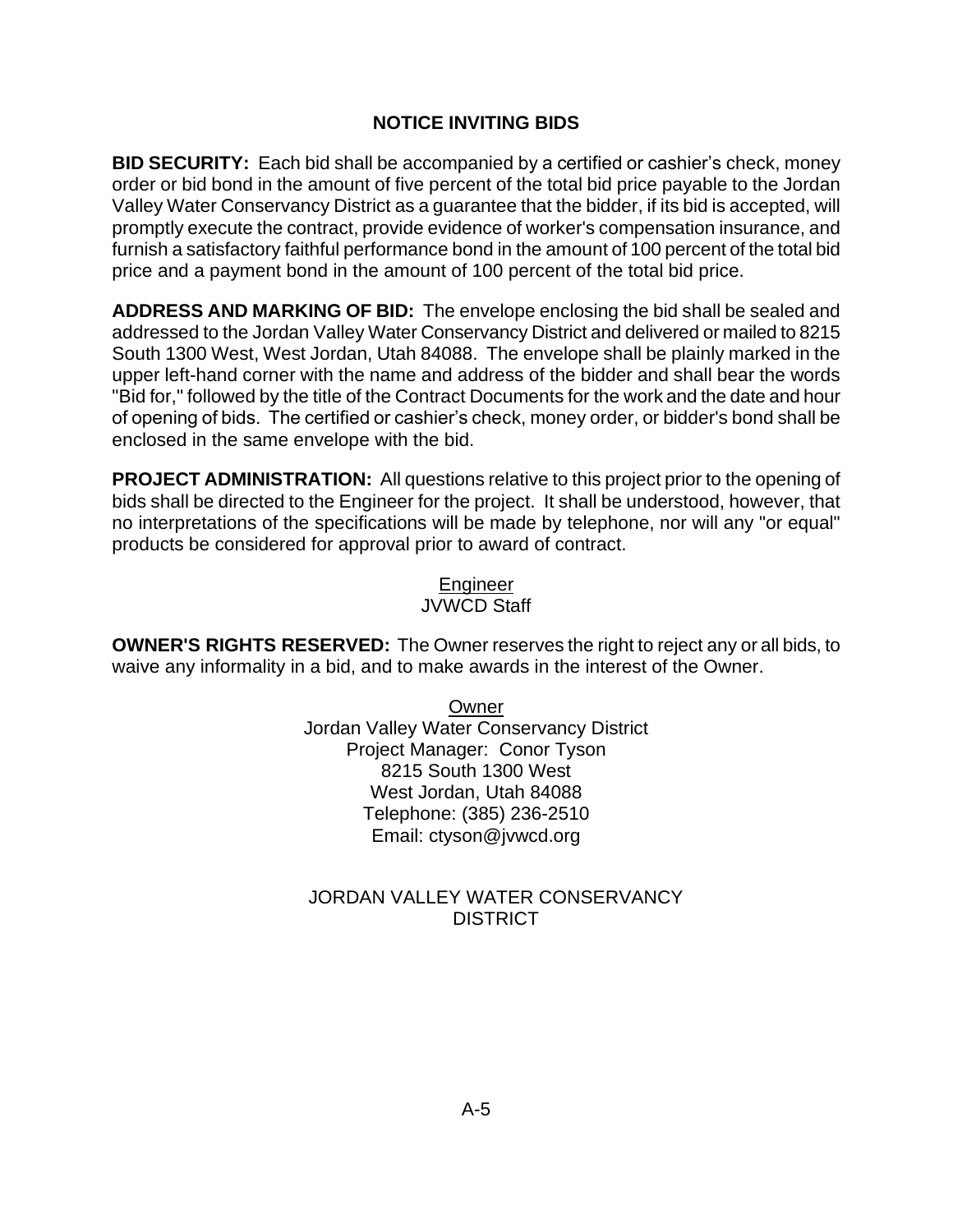**FORM OF BID:** The bid shall be made on the bidding schedule(s) bound herein. The bid shall be enclosed in a sealed envelope bearing the name of the bidder and name of the project. In the event there is more than one bidding schedule, the bidder may bid on any individual schedule or on any combination of schedules.

**BID APPURTANCES:** Bidders must provide bid appurtenances including Information required of bidder and experience reference projects. Bids not including the required information may be deemed non-responsive.

**DELIVERY OF BID:** The bid shall be delivered by the time and to the place stipulated in the Notice Inviting Bids. Alternately electronic bids will be accepted in adobe acrobat (.pdf) format. Electronic bids must be sent to ellisad@jvwcd.org. It is the bidder's sole responsibility to see that the respective bid is received in proper time.

**WITHDRAWAL OF BIDS:** Bids shall be unconditionally accepted without alteration or correction, excepting that bidder may by means of written request, signed by the bidder or his properly authorized representative withdraw his bid. Such written request must be delivered to the place stipulated in the Notice Inviting Bids for receipt of bids prior to the scheduled closing time for receipt of bids.

**OPENING OF BIDS:** The bids will be publicly opened and read at the time and place stipulated in the Notice Inviting Bids. According to state law, total bid amounts for each bidder will be posted to the District's website within 24 hours following receipt of the bids.

**MODIFICATIONS AND ALTERNATIVE BIDS:** Unauthorized conditions, limitations, or provisions attached to a bid may render it non-responsive and may cause its rejection. The completed bid forms shall be without interlineations, alterations, or erasures. Alternative bids will not be considered unless called for. Oral, telegraphic, or telephonic bids or modifications will not be considered.

**DISCREPANCIES IN BIDS:** In the event there is more than one bid item in a bidding schedule, the bidder shall furnish a price for all bid items in the schedule; failure to do so may render the bid non-responsive and subject to rejection. In the event there are unit price bid items in a bidding schedule and the "amount" indicated for a unit price bid item does not equal the product of the unit price and quantity, the unit price shall govern, and the "amount" will be corrected accordingly, and the Contractor shall be bound by said Correction. In the event there is more than one bid item in a bidding schedule and the total indicated for the schedule does not agree with the sum of the prices bid on the individual items, the prices bid on the individual items shall govern and the total for the schedule will be corrected accordingly, and the Contractor shall be bound by said correction.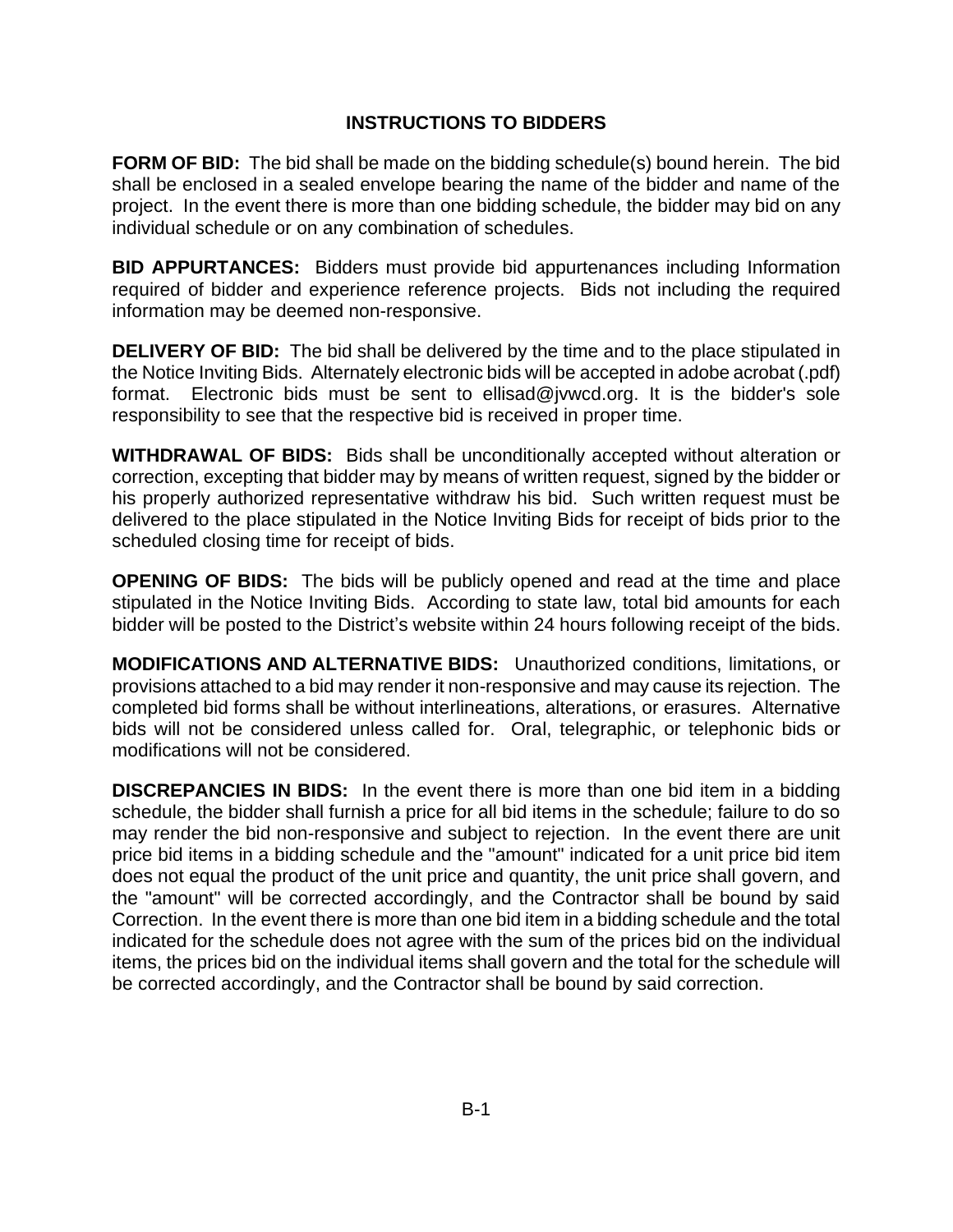**BID SECURITY:** Each bid shall be accompanied by a certified or cashier's check or approved bid bond in the amount stated in the Notice Inviting Bids. Said check or bond shall be made payable to the Owner and shall be given as a guarantee that the bidder, if awarded the work, will enter into a contract within 10 calendar days after receipt of the contract from the Owner, and will furnish the necessary insurance certificates, Payment Bond, and Performance Bond; each of said bonds to be in the amount stated in the Notice Inviting Bids. In case the apparent low bidder refuses or fails to enter into such contract or fails to provide the required insurance and insurance certificates, the check or bid bond, as the case may be, shall be forfeited to the Owner. If the bidder elects to furnish a bid bond as his bid guarantee, he shall use the bid bond bound herein, or one conforming substantially to it in form.

# **BIDDER'S EXAMINATION OF CONTRACT DOCUMENTS AND SITE**

It is the responsibility of each Bidder before submitting a Bid to:

- 1. Examine Contract Documents thoroughly.
- 2. Visit the site to become familiar with local conditions that may affect cost, progress, performance, or furnishing of the work.
- 3. Consider federal, state and local laws and regulations that may affect cost, progress, and performance of furnishing of the work.
- 4. Study and carefully correlate the Bidder's observations with the Contract Documents.
- 5. Notify the Engineer of all conflicts, errors, or discrepancies in the Contract Documents.

Reference is made to the Supplemental General Conditions for identification of:

- 1. Those reports of exploration and tests of subsurface conditions at the site, which have been utilized by the Engineer in the preparation of the Contract Documents.
- 2. Those drawings of physical conditions in or relating to existing surface and subsurface conditions (except underground utilities as defined in Article 1 of the General Conditions) which are at or contiguous to the site and which were utilized by the Engineer in the preparation of the Contract Documents. Copies of such reports and drawings are available for inspection at the office of the Owner.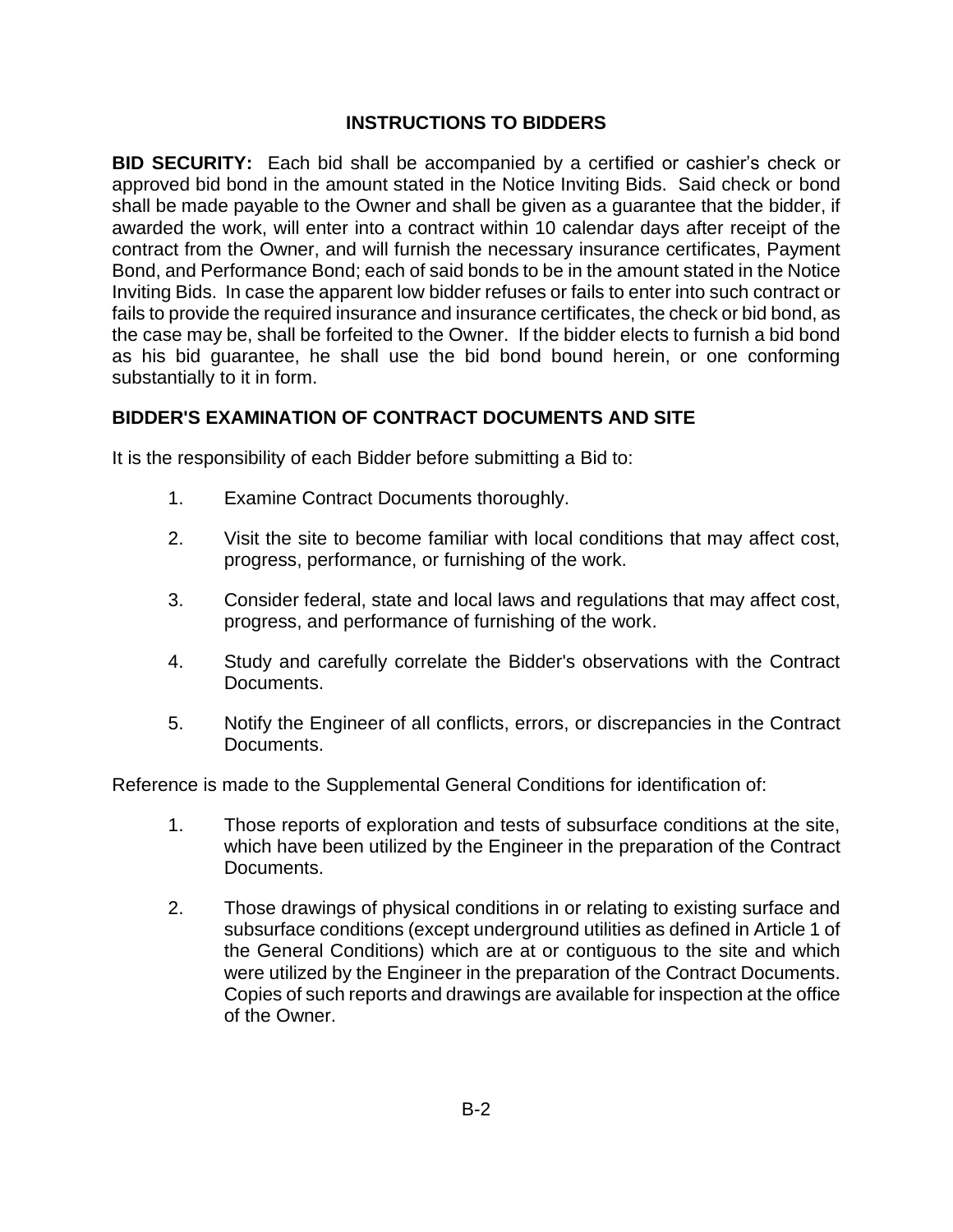Information and data reflected in the Contract Documents with respect to underground facilities at/or contiguous to the site are based upon information and data furnished to the Owner and the Engineer by the owners of such underground facilities or others, and the Owner does not assume any responsibility for the accuracy or completeness thereof including any damages whatsoever that may be incurred by the Bidder or the Contractor through his reliance thereon unless it is expressly provided otherwise in the Supplemental General Conditions and/or the Technical Specifications.

Before submitting a bid, the bidder shall conduct such examination, investigations, studies and tests as are necessary to satisfy himself as to: the nature and location of the physical conditions (surface, subsurface and underground facilities), the general and local conditions particularly those bearing upon transportation, disposal, handling and storage of materials, availability of labor, availability of utilities, local weather conditions, the character of equipment and facilities required preliminary to and during the prosecution of the work; any and all other conditions that may in any way affect the cost, progress, performance or furnishing of materials in accordance with the Contract Documents. All such examination, investigation, studies, tests and the like shall be at the Bidder's expense.

Upon reasonable request in advance, the Owner shall provide each Bidder access to the site to conduct such explorations, examination, investigation and tests as each Bidder may determine necessary for the submission of a Bid. The Bidder shall fill all holes, clean and restore the site to its former condition upon the completion of such activities.

The submission of a bid hereunder shall be considered prima facie evidence that the Bidder has made such examination as is set forth in the above paragraph and is knowledgeable as to the location and site conditions surrounding the work and the conditions to be encountered in performing the work and as to the requirements, conditions and terms of the Contract and Contract Documents.

The Owner assumes no responsibility for any understanding or representations made by any of its officers or agents during or prior to the execution of this Contract, for information contained in any reports, subsurface studies, or other information which may be made available for the Contractor's information and which are not included as Contract Documents, for any understanding or representations by the Owner or by others which are not expressly stated in the Contract Documents which liability is not expressly assumed by the Owner or its representatives or Engineer in the Contract Documents. Such information shall be deemed to be for the information of the Contractor and the Contractor shall have the obligation of evaluating any such information as to its accuracy and effect the Owner will not be liable or responsible for any such information or any conclusions that may be drawn there from by the Contractor.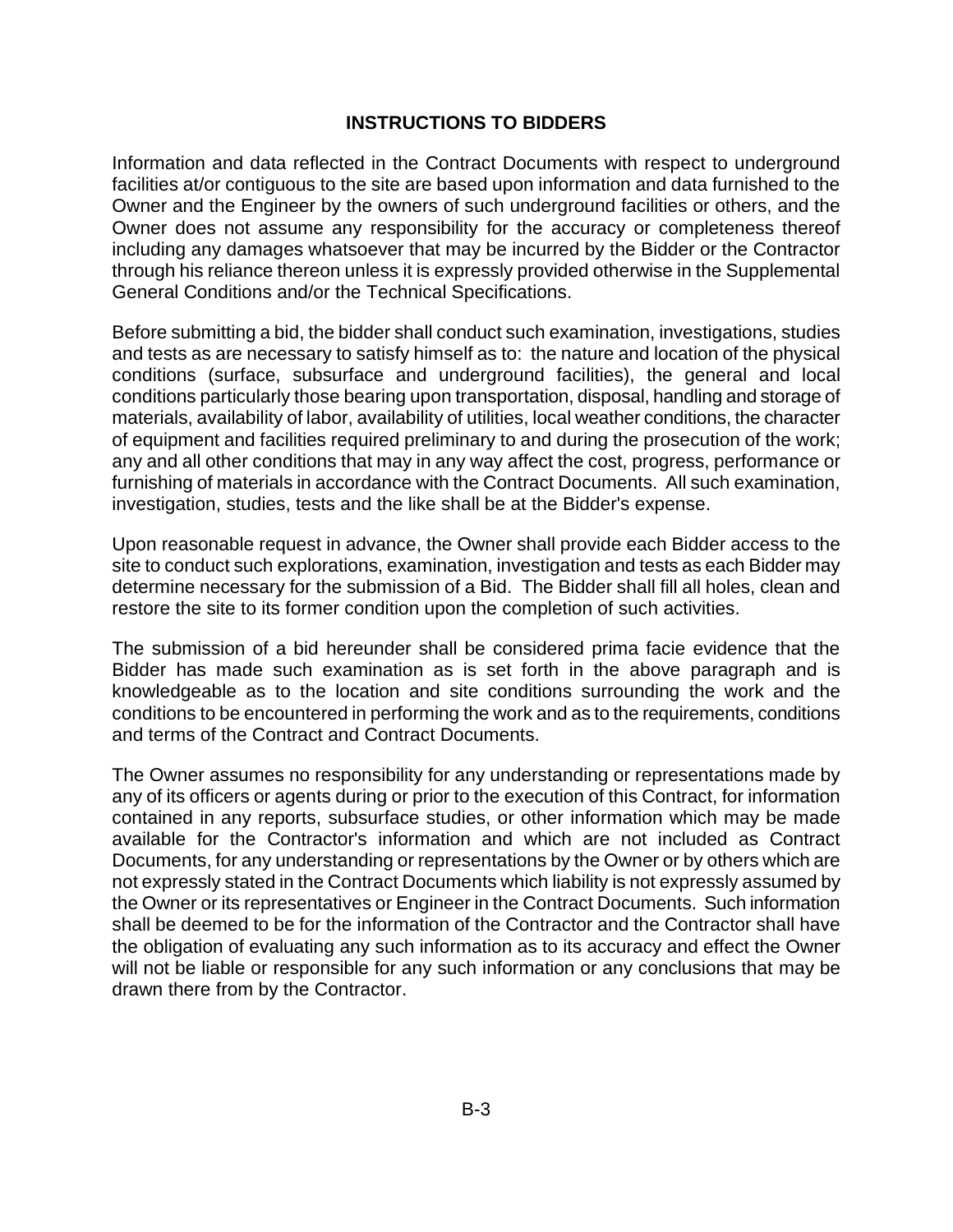The lands upon which the work is to be performed, right-of-ways and easements for access thereto together with other lands designated for use by the Contractor in performing the work are identified in the Contract Documents. All additional lands and access thereto that are required for temporary construction facilities or storage of materials and equipment are to be provided by the Contractor. Easements for permanent structures or permanent changes in existing structures are to be obtained and paid for by the Owner unless otherwise provided in the Contract Documents.

The submission of a Bid shall constitute an incontrovertible representation by the Bidder that the Bidder has complied with every requirement of this Article, and that without exception the Bid is premised upon performing and furnishing the work required by the Contract Documents in compliance with such means, methods, techniques, sequences, or procedures of construction as may be indicated in or required by the Contract Documents; and that such means, methods, techniques, sequences or procedures described in the Contract Documents are sufficient in scope and detail to indicate and convey understanding of all terms and conditions for performance and furnishing the work.

# **QUANTITIES OF WORK**

The quantities of work or material stated in the Bid Schedule are supplied only to give an indication of the general scope of the work; the Owner does not expressly or by implication agree that the actual amount of work or material will correspond therewith. The Owner reserves the right after award of the Contract to increase or decrease the quantities of any unit price item of the work by an amount up to and including 25 percent of the quantity of any bid item, or to omit portions of such work as may be deemed necessary or expedient by the Engineer or Owner, without a change in the unit price. Such right to revise and omit shall include the right to delete any bid item in its entirety, or to add additional bid items in quantities up to and including an aggregate total amount not to exceed 25 percent of the total amount of the Contract.

The Bidders nor the ultimate Contractor on the Project shall at any time after the submittal of a bid make or have any claim for damages or anticipated profits or loss of profit or otherwise because of any difference between the quantities of work actually done and material furnished and those stated in said unit price items of the Bid.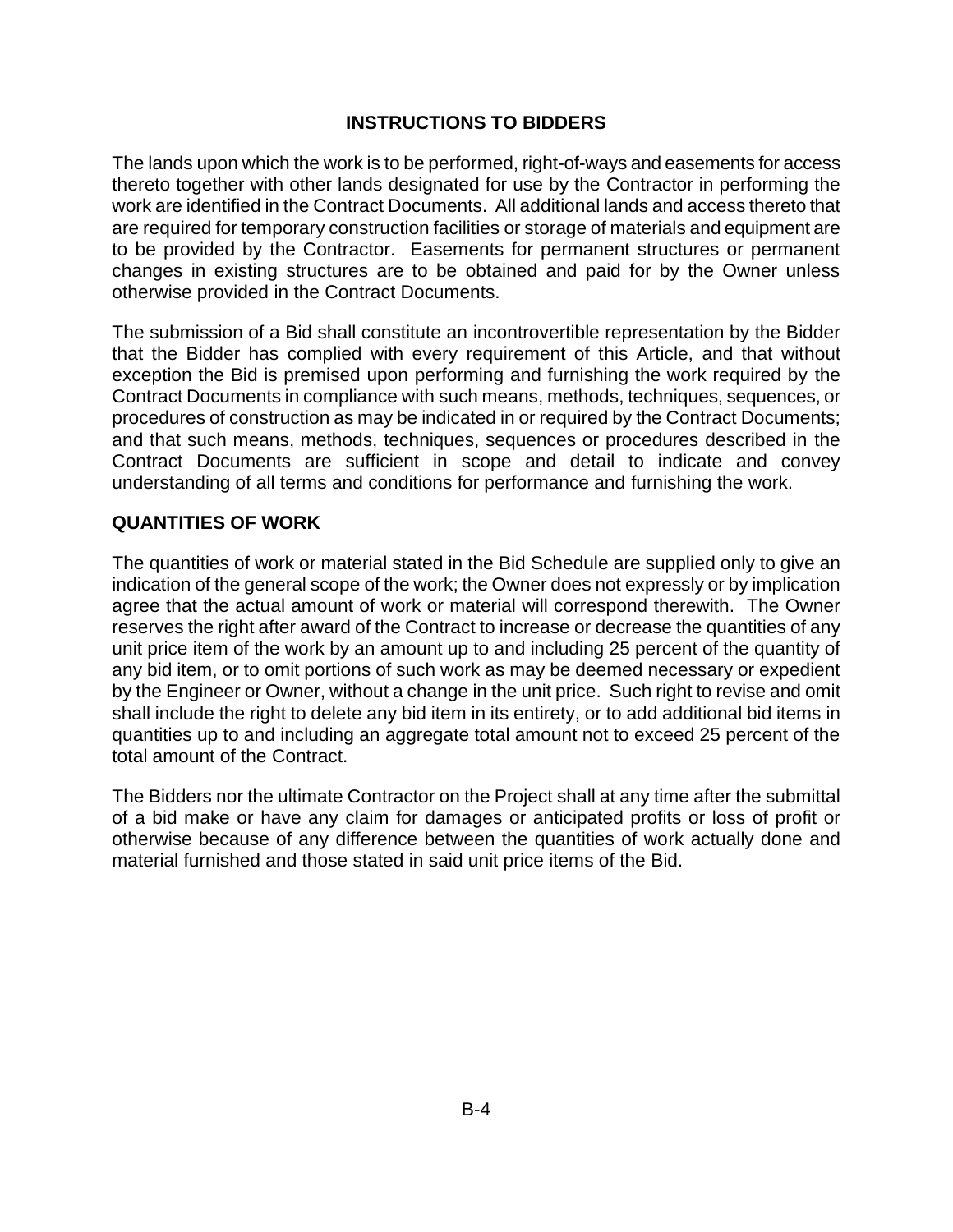**COMPETENCY OF BIDDERS:** In selecting the lowest responsible Bidder, consideration will be given to the general competency of the Bidder for the performance of the work covered by the Bid. To this end, each bid shall be supported by a statement of the bidder's experience as of recent date on the form entitled "Information Required of Bidder," bound herein. No bid for the work will be accepted from a contractor who does not hold an active Contractor's license in good standing applicable to the type of work bid upon at the time of opening bids.

After an award of the contract no substitution of the Project Manager or Project Superintendent will be allowed without the written approval by the Owner.

**DISQUALIFICATION OF BIDDERS:** More than one bid from an individual, firm partnership, corporation, or association under the same or different names will not be considered. Reasonable grounds for believing that any bidder is interested in more than one bid for the work contemplated will cause the rejection of all bids in which such bidder is interested. If there is reason for believing that collusion exists among the bidders, all bids will be rejected.

**RETURN OF BID GUARANTEE:** Within 10 calendar days after award of the contract, the Owner will return the bid guarantees accompanying such of the bids as are not considered in making the award. All other bid guarantees will be held until a Notice to Proceed has been issued and accepted. They will then be returned to the respective bidders whose bids they accompany.

**AWARD OF CONTRACT:** Award of the Contract, if it be awarded, will be based primarily on the lowest overall cost to the Owner, and will be made to a responsive and responsible bidder whose bid complies with all the requirements prescribed. Any such award will be made by written notice and within 60 calendar days after opening of the bids, unless a different waiting period is expressly allowed in the Notice Inviting Bids. Unless otherwise indicated, an award will not be made for less than all the bid items in an individual bidding schedule. In the event the entire work is contained in more than one bidding schedule, the Owner may award schedules individually or in combination. In the case of two bidding schedules which are alternate to each other, only one of such alternate schedules will be awarded.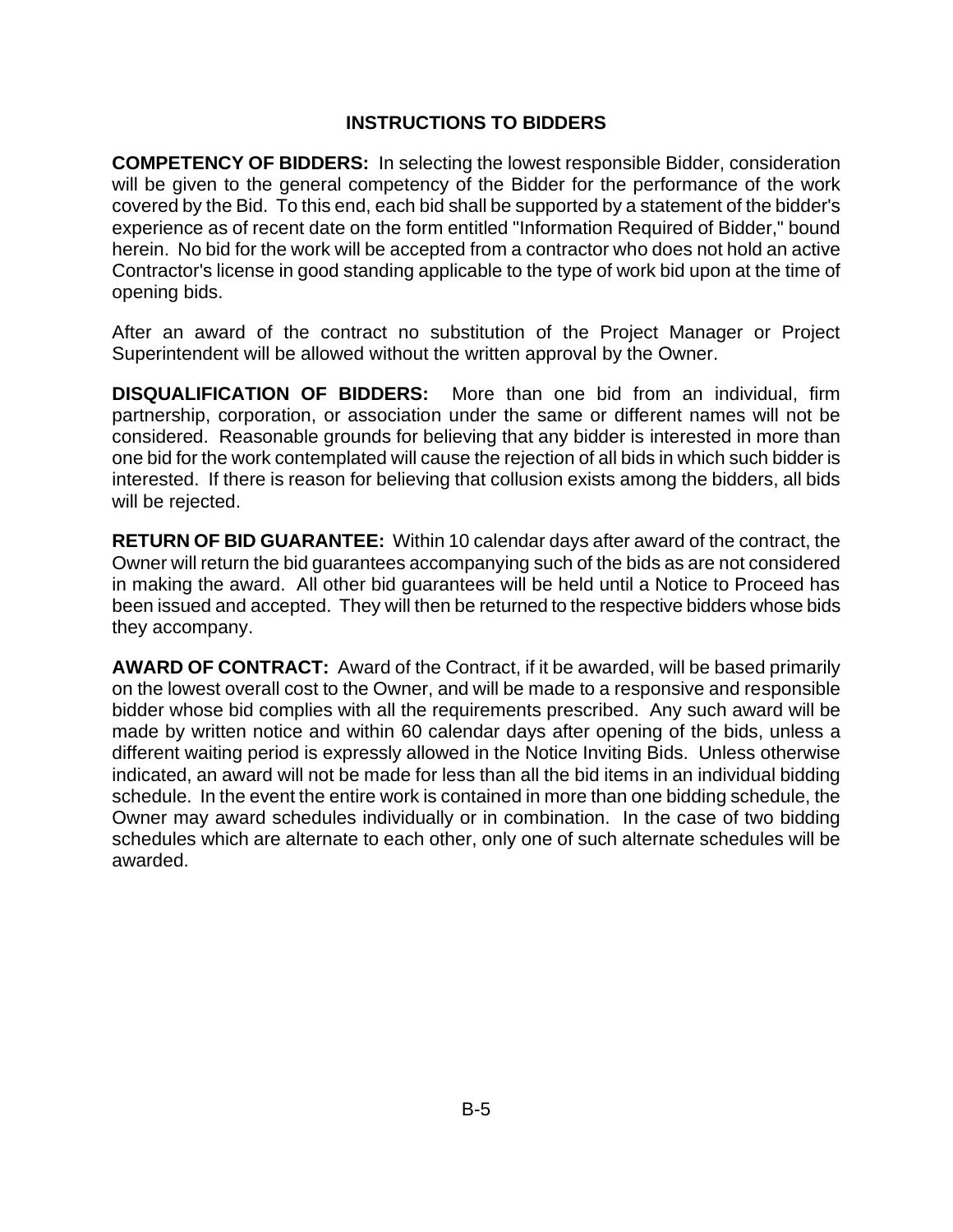**EXECUTION OF CONTRACT:** The Bidder to whom the award is made shall secure all insurance and shall furnish all certificates and bonds required by the specifications within ten calendar days after receipt of the Notice of Award from the Owner. The Bidder to whom the award is made shall execute a written contract with the Owner on the form of agreement provided within ten calendar days after receipt of the Agreement from the Owner. Failure or refusal to enter into a contract as herein provided or to conform to any of the stipulated requirements in connection therewith shall be just cause for annulment of the award and forfeiture of the bid guarantee. If the successful bidder refuses or fails to execute the contract, the Owner may award the contract to the second lowest responsible bidder, or reject all bids and re-advertise the project for rebidding. If the second lowest responsible bidder refuses or fails to execute the contract, the Owner may award the contract to the third lowest responsible bidder. On the failure or refusal of such second or third lowest bidder to execute the contract, each such bidder's guarantees shall be likewise forfeited to the Owner.

**ISSUANCE OF NOTICE TO PROCEED:** The Owner intends to execute the Agreement and issue the Notice to Proceed specifying the Project start date within ten calendar days after its receipt of the executed Agreement, Purchase Order Assignment(s), (if applicable), bonds and insurance certificates from the successful bidder. If the Contract Time is expressed as a specific completion date in the Notice Inviting Bids and paragraph 3.1 of the Agreement rather than a specific number of successive days following the start date identified in the Notice to Proceed, then any delay by the Owner beyond the ten days in issuing the Notice to Proceed shall extend the completion date by the number of days of the delay.

**LICENSES:** Contractor must be licensed as a business qualified to do business within the state of Utah prior to issuance of a Notice of Award. Contractor must hold a current contractor's license with classifications appropriate to the work being contracted.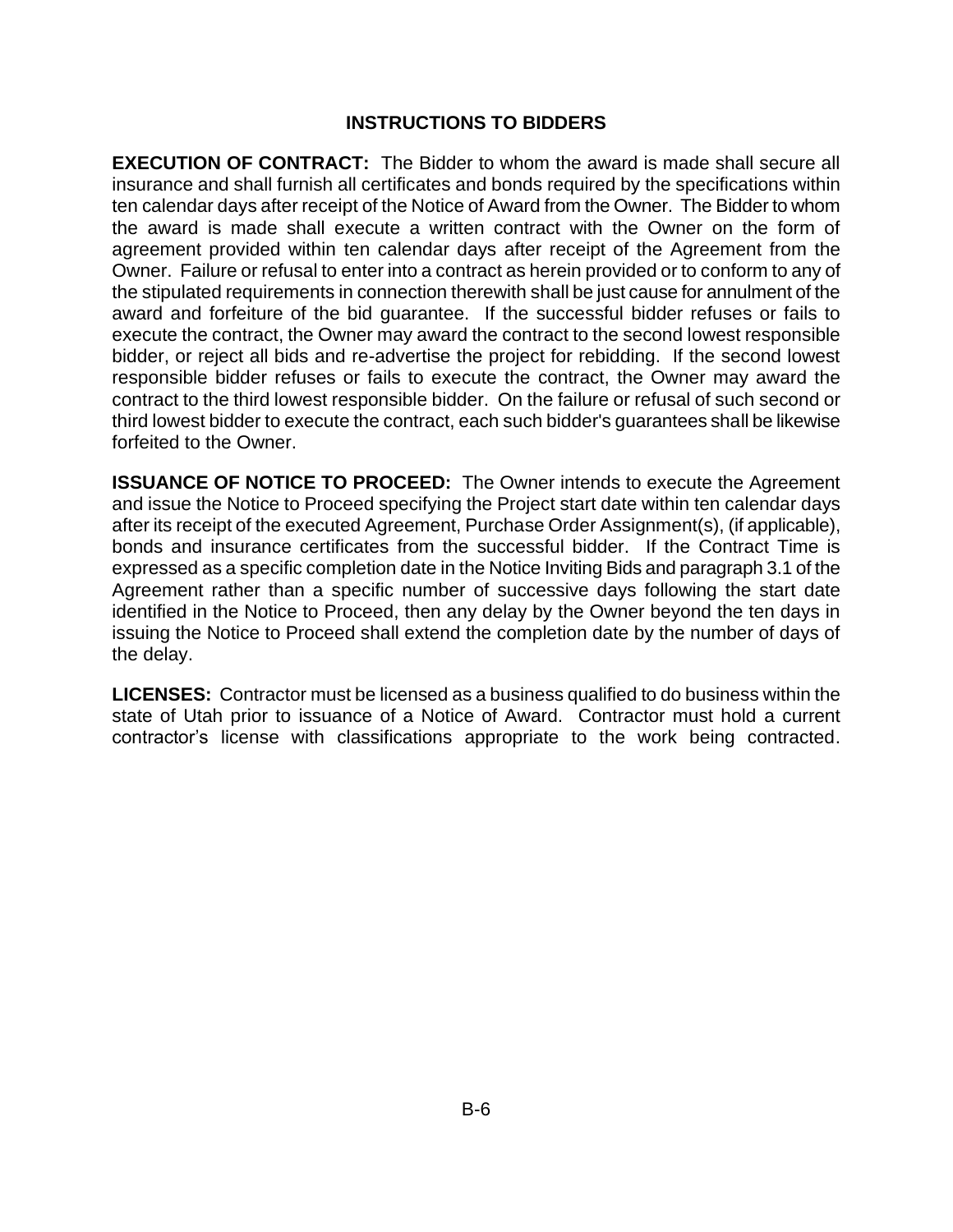The undersigned Bidder hereby proposes to furnish all plant machinery, labor, services, materials, equipment, tools, supplies, transportation, utilities, and all other items and facilities necessary to perform all work required under the Bidding Schedule of the Owner's Contract Documents entitled "Project Title" drawings and all addenda issued by said Owner prior to opening of the bids.

#### **Addenda are only delivered by e-mail and through the internet.**

The undersigned bidder acknowledges receipt of the following addenda:

| No. | Date Received | No. | Date Received |
|-----|---------------|-----|---------------|
|     |               |     |               |
|     |               |     |               |
|     |               |     |               |

Bidder agrees that, within 10 calendar days after receipt of Notice of Award from Owner, he will execute the Agreement in the required form, of which the Notice Inviting Bids, Instructions to Bidders, Bid, Information Required of Bidder, Technical Specifications, Drawings, and all addenda issued by Owner prior to the opening of bids, are a part, and will secure the required insurance and bonds and furnish the required insurance certificates; and that upon failure to do so within said time, then the bid guarantee furnished by Bidder shall be forfeited to Owner as liquidated damages for such failure; provided, that if Bidder shall execute the Agreement, secure the required insurance and bonds, and furnish the required insurance certificates within said time, his check, if furnished, shall be returned to him within five days thereafter, and the bid bond, if furnished, shall become void. It is further understood that this bid may not be withdrawn for a period of 45 days after the date set for the opening thereof, unless otherwise required by law.

| Dated: | Bidder:            |  |
|--------|--------------------|--|
|        | By:<br>(Signature) |  |
|        | Title:             |  |

Bidder further agrees to complete all work required within the time stipulated in the Contract Documents, and to accept in full payment therefore the price(s) named in the abovementioned Bidding Schedule(s).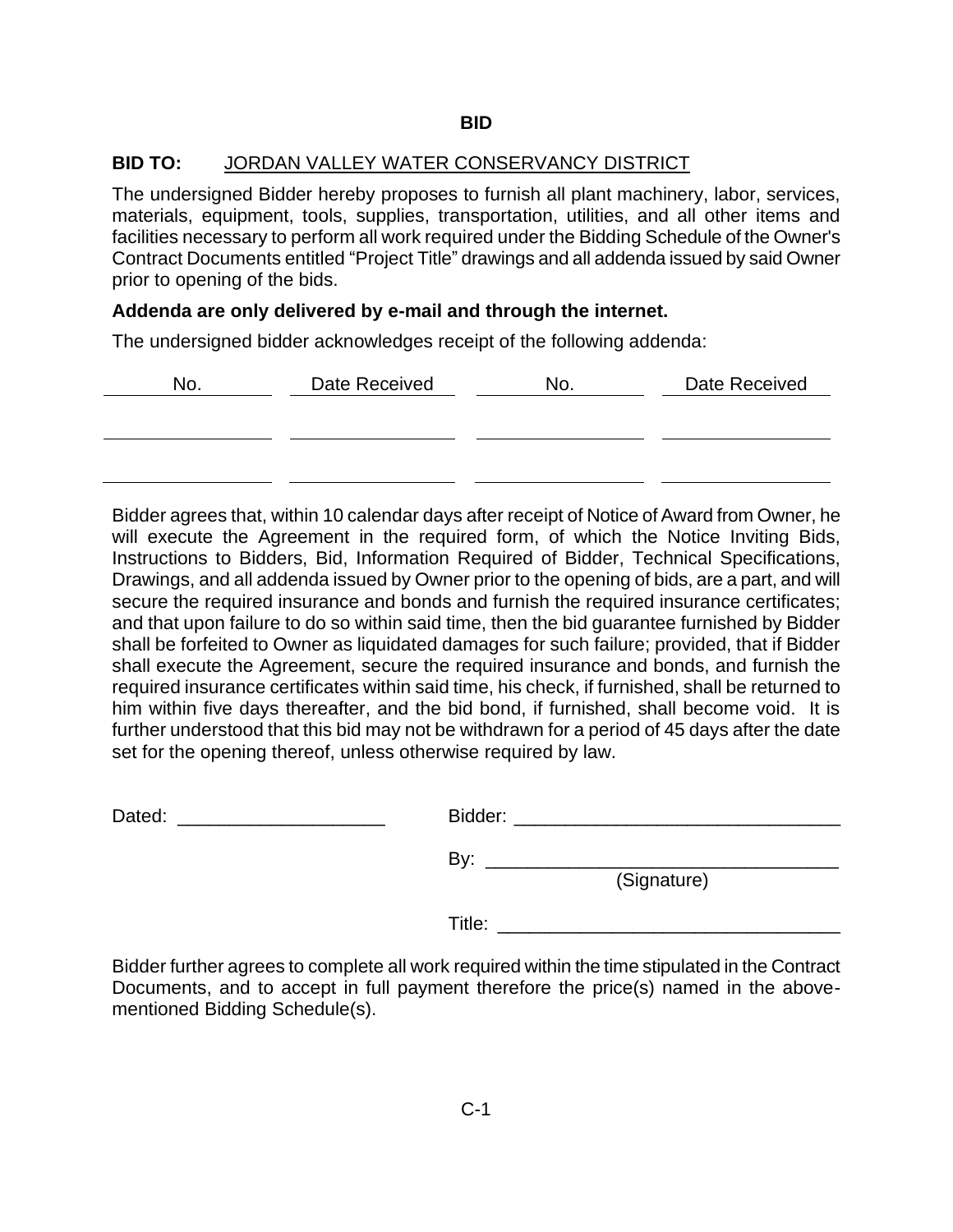| ۰, | ۰. |
|----|----|

# **BID SCHEDULE(S)**

| Item#          | Description                                                  | QT)            | Unit | <b>Unit Cost</b> | <b>Total Cost</b> |
|----------------|--------------------------------------------------------------|----------------|------|------------------|-------------------|
|                | Demolition in JA/AA Vaults                                   | 2              | LS   |                  |                   |
| $\overline{2}$ | Trenching and Restoration for<br>buried 8" Pipe              | 66             | LF   |                  |                   |
| 3              | <b>Buried 8" Steel Pipe</b>                                  | 66             | LF   |                  |                   |
| 4              | Mechanical Work in JA/AA Vaults                              | 2              | LS   |                  |                   |
| 5              | <b>Mechanical Work in PRA Vault</b>                          | $\overline{2}$ | LS   |                  |                   |
| 6              | <b>Pipe Coating</b>                                          |                | LS   |                  |                   |
|                | <b>Cathodic Protection (wires,</b><br>conduit, test station) |                | LS   |                  |                   |
| 8              | <b>Insulating Flange Kits</b>                                | 8              | EA   |                  |                   |
| 9              | Permits, testing, inspections                                |                | LS   |                  |                   |
|                | Total                                                        |                |      |                  |                   |

\_\_\_\_\_\_\_\_\_\_\_\_\_\_\_\_\_\_\_\_\_\_\_\_\_\_\_\_\_\_\_\_\_\_\_\_\_\_\_\_\_\_\_\_\_\_\_\_\_\_\_\_\_\_\_\_\_\_\_\_\_\_\_\_\_\_\_\_\_\_\_\_

\_\_\_\_\_\_\_\_\_\_\_\_\_\_\_\_\_\_\_\_\_\_\_\_\_\_\_\_\_\_\_\_\_\_\_\_\_\_\_\_\_\_\_\_\_\_\_\_\_\_\_\_\_\_\_\_\_\_\_\_\_\_\_\_\_\_\_\_\_\_

Bid in words\_\_\_\_\_\_\_\_\_\_\_\_\_\_\_\_\_\_\_\_\_\_\_\_\_\_\_\_\_\_\_\_\_\_\_\_\_\_\_\_\_\_\_\_\_\_\_\_\_\_\_\_\_\_\_\_\_\_\_\_\_\_\_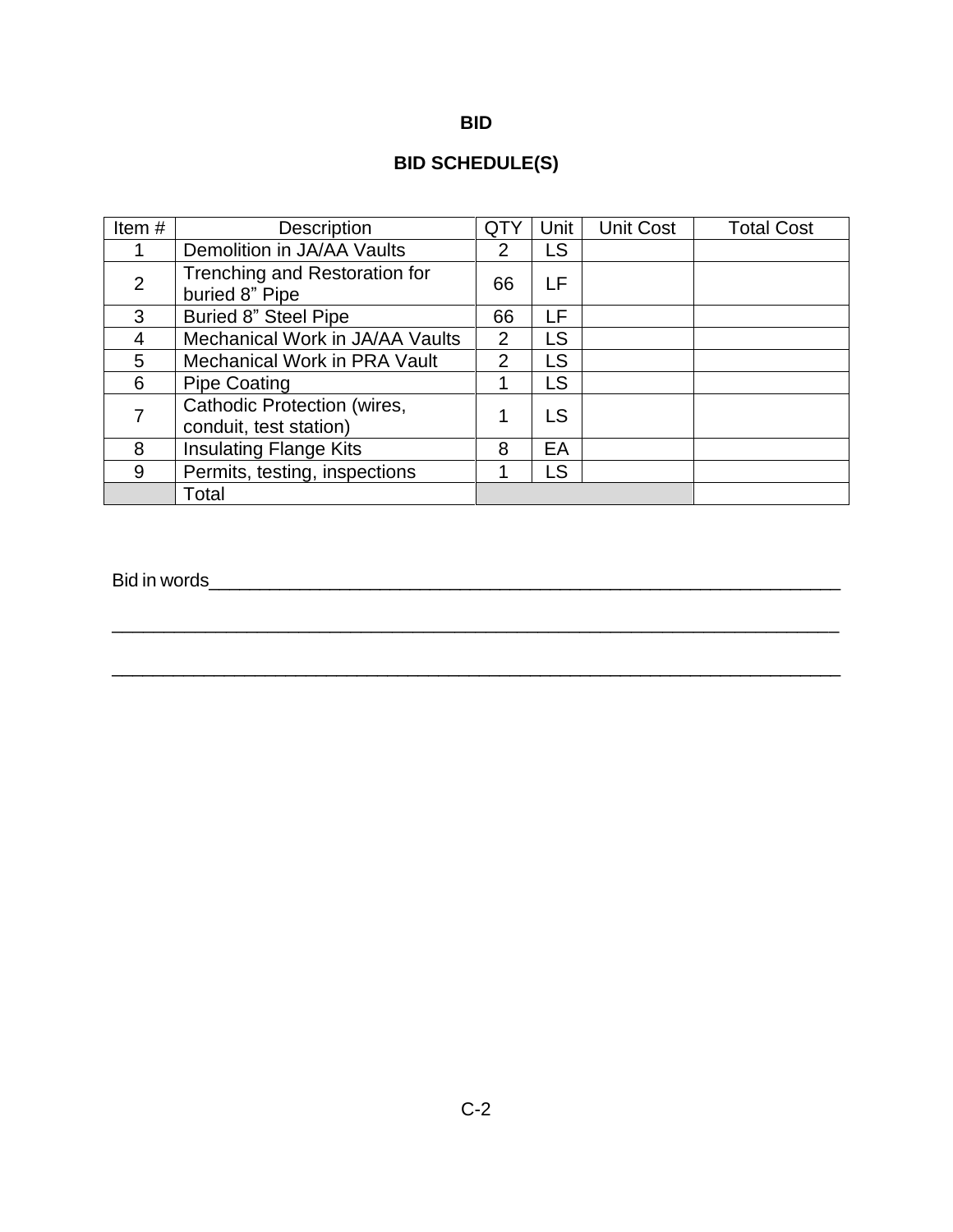#### **BID BOND**

#### **KNOW ALL MEN BY THESE PRESENTS,**

That

as Principal, and

as Surety, are held and firmly bound unto the Jordan Valley Water Conservancy District (hereinafter called "Owner") in the sum of

dollars, (not less than five percent of the total amount of the bid) for the payment of which sum, will and truly to be made, we bind ourselves, our heirs, executors, administrators, successors, and assigns, jointly and severally, firmly by these presents.

**WHEREAS,** Principal has submitted a bid to Owner to perform all work required under the bidding Schedule of the Owner's Contract Documents entitled "Jordan aqueduct/Alpine Aqueduct Blow-Off Drains", (hereafter called the "Project Title"). **NOW THEREFORE,** if Principal is awarded Contract by Owner for the Construction of the Project and, within the time and in the manner required under the heading "Instructions to Bidders" enters into the written contract entitled "Agreement" bound with said Contract Documents, furnishes the required certificates of insurance, and furnishes the required Performance Bond and Payment Bond within 10 calendar days after receipt of such contract from Owner, then this obligation shall be null and void, otherwise it shall remain in full force and effect. In the event suit is brought upon this bond by Owner and judgment is recovered, Surety shall pay all costs incurred by Owner in such suit, including a reasonable attorney's fee to be fixed by the court.

| SIGNED AND SEALED, this ____________ day of _________________, 20___. |                                  |  |
|-----------------------------------------------------------------------|----------------------------------|--|
|                                                                       |                                  |  |
| By:                                                                   |                                  |  |
| Its:<br><u> 1989 - Andrea Station Barbara, amerikan per</u>           | Its: $\overline{\qquad \qquad }$ |  |
| (SEAL)                                                                | (SEAL)                           |  |
|                                                                       |                                  |  |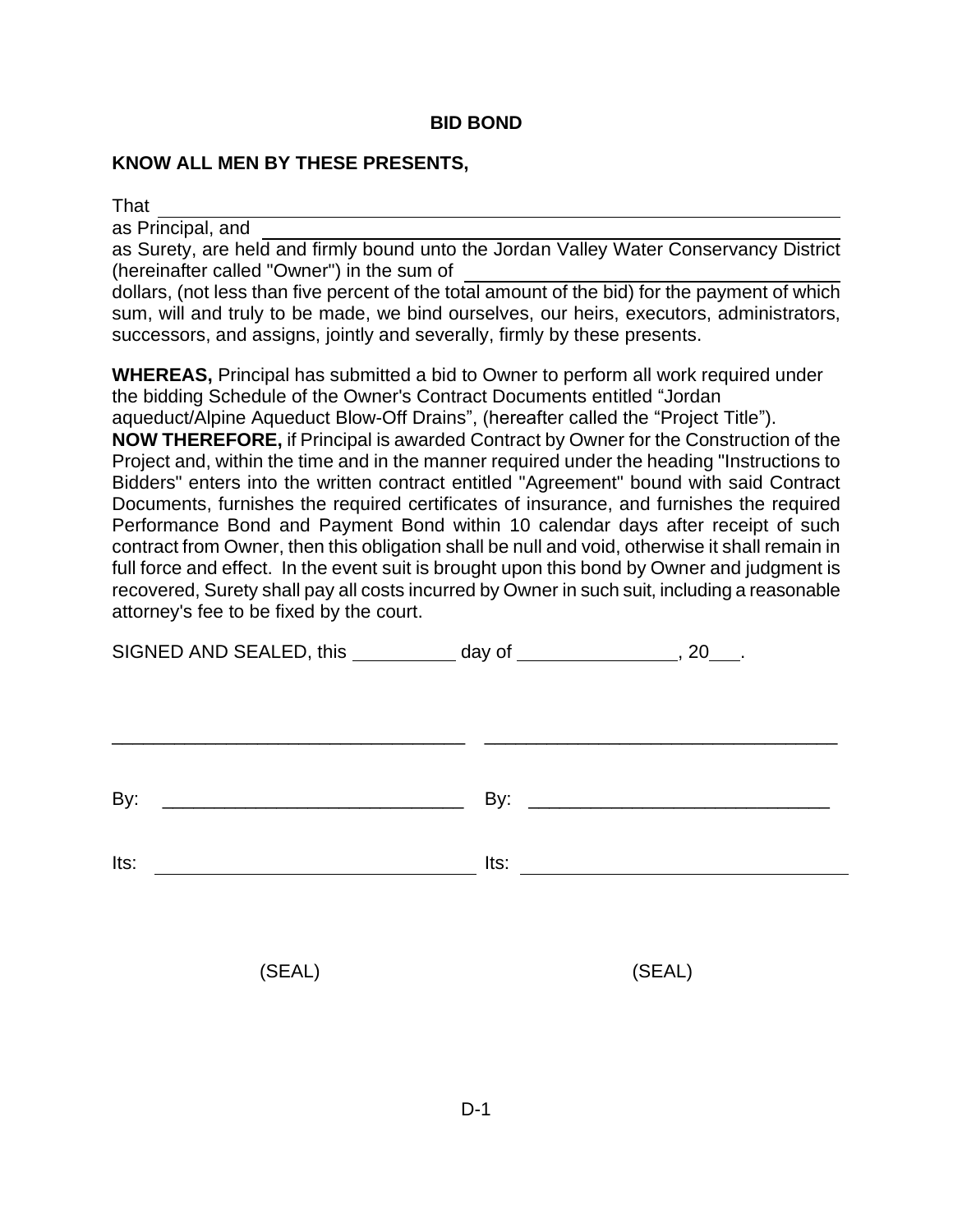The Bidder shall furnish the following information. Failure to comply with this requirement may render the Bid non-responsive and subject to rejection. Additional sheets shall be attached as required.

# **1. Contractor firm information:** Contractor's name: \_\_\_\_\_\_\_\_\_\_\_\_\_\_\_\_\_\_\_\_\_\_\_\_\_\_\_\_\_\_\_\_\_\_\_\_ Contractor's address: \_\_\_\_\_\_\_\_\_\_\_\_\_\_\_\_\_\_\_\_\_\_\_\_\_\_\_\_\_\_\_\_\_\_  $\overline{\phantom{a}}$  ,  $\overline{\phantom{a}}$  ,  $\overline{\phantom{a}}$  ,  $\overline{\phantom{a}}$  ,  $\overline{\phantom{a}}$  ,  $\overline{\phantom{a}}$  ,  $\overline{\phantom{a}}$  ,  $\overline{\phantom{a}}$  ,  $\overline{\phantom{a}}$  ,  $\overline{\phantom{a}}$  ,  $\overline{\phantom{a}}$  ,  $\overline{\phantom{a}}$  ,  $\overline{\phantom{a}}$  ,  $\overline{\phantom{a}}$  ,  $\overline{\phantom{a}}$  ,  $\overline{\phantom{a}}$  $\overline{\phantom{a}}$  , and the contract of the contract of the contract of the contract of the contract of the contract of the contract of the contract of the contract of the contract of the contract of the contract of the contrac Contractor's Primary Contact: \_\_\_\_\_\_\_\_\_\_\_\_\_\_\_\_\_\_\_\_\_\_\_\_\_\_\_\_\_\_\_\_\_ Email address of Contractor's primary contact: \_\_\_\_\_\_\_\_\_\_\_\_\_\_\_\_\_\_\_\_\_\_\_\_\_\_\_\_\_\_\_\_\_ Contractor's telephone number: \_\_\_\_\_\_\_\_\_\_\_\_\_\_\_\_\_\_\_\_\_\_\_\_\_\_

# **2. Contractor must be qualified and licensed to do business in Utah.**

Utah Department of Commerce Information Business Entity Number: \_\_\_\_\_\_\_\_\_\_\_\_\_\_ Delinquent Date: \_\_\_\_\_\_\_\_\_\_\_\_\_\_\_\_\_\_\_

# **3. Contractor must hold a current contractor's license, classification E100.**

Contractor's Utah License Number: \_\_\_\_\_\_\_\_\_\_\_\_\_\_\_\_\_\_\_\_

Expiration Date: \_\_\_\_\_\_\_\_\_\_\_\_\_\_\_\_\_\_\_

Primary Classification:

Supplemental Classification held, if any: \_\_\_\_\_\_\_\_\_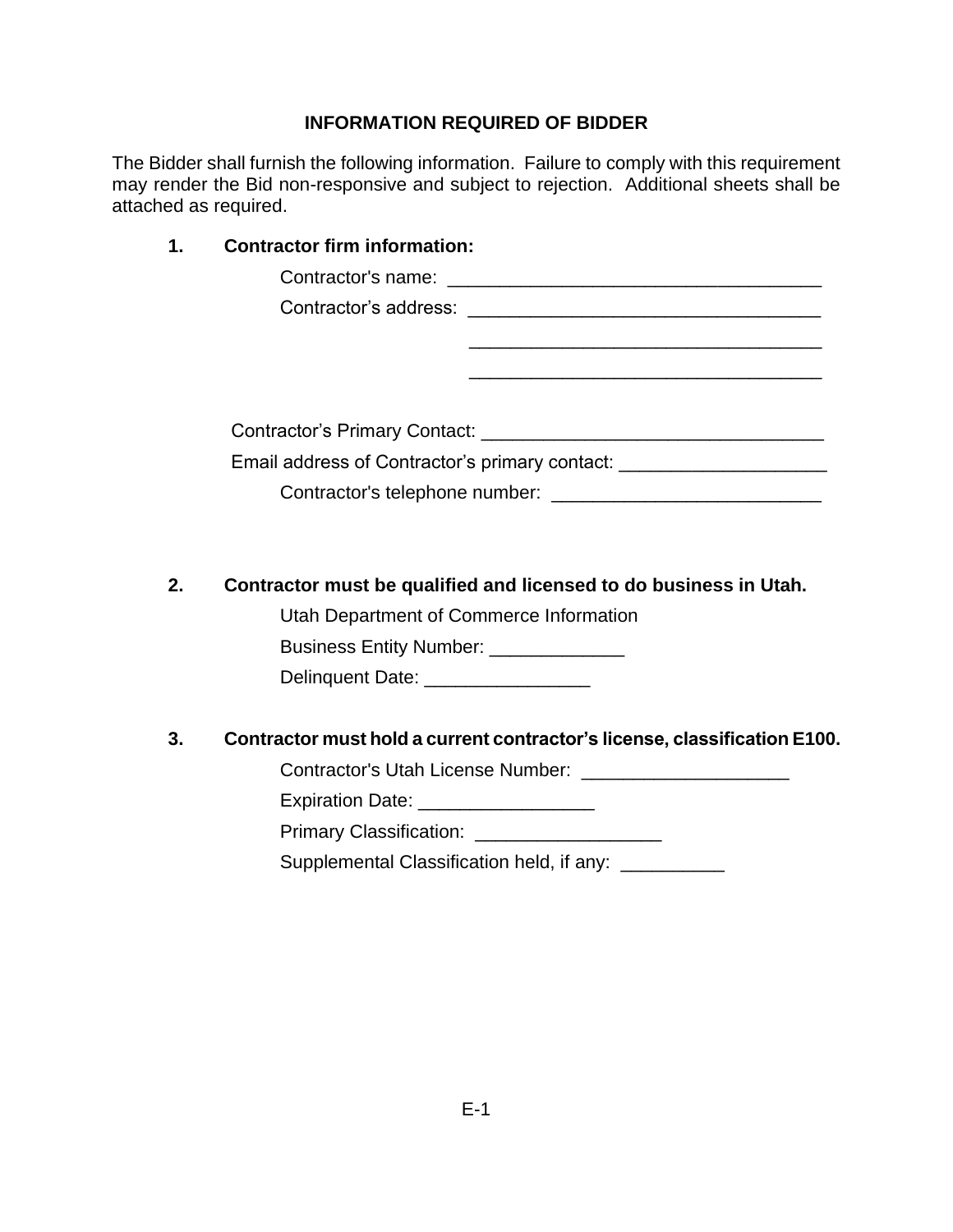# 5. **Key Personnel Qualifications and Experience**

List key personnel here and provide detailed information in Attachments A and B. More than one Project Manager and/or Project Superintendent may be proposed. Only personnel approved by the Owner will be allowed in the key positions.

Project Manager A:

Project Manager shall have:

- At least five (5) years experience
- Have successfully performed as Project Manager on the construction of at least three (3) similar projects.

Project Superintendent A:

Project Superintendent shall have:

- At least five (5) years experience
- Have successfully performed as Superintendent on the construction of at least five (3) similar projects involving:
	- o Steel piping, and
	- o Excavation

# 6. **Previous Contractor Project Experience**

Past project experience shall be provided for each requirement. The Owner shall be entitled to contact each and every reference listed by the contractor. The Contractor, by submitting a prequalification proposal, expressly agrees that any information concerning the CONTRACTORS in possession of said entities and references may be made available to the owner.

Provide the information identified in Attachment C for each project listed below

Requirements:

Contractor shall have successfully completed at least three (3) pipeline projects which include the following:

- 8-inch diameter pipe or larger,
- Construction within the public right of way.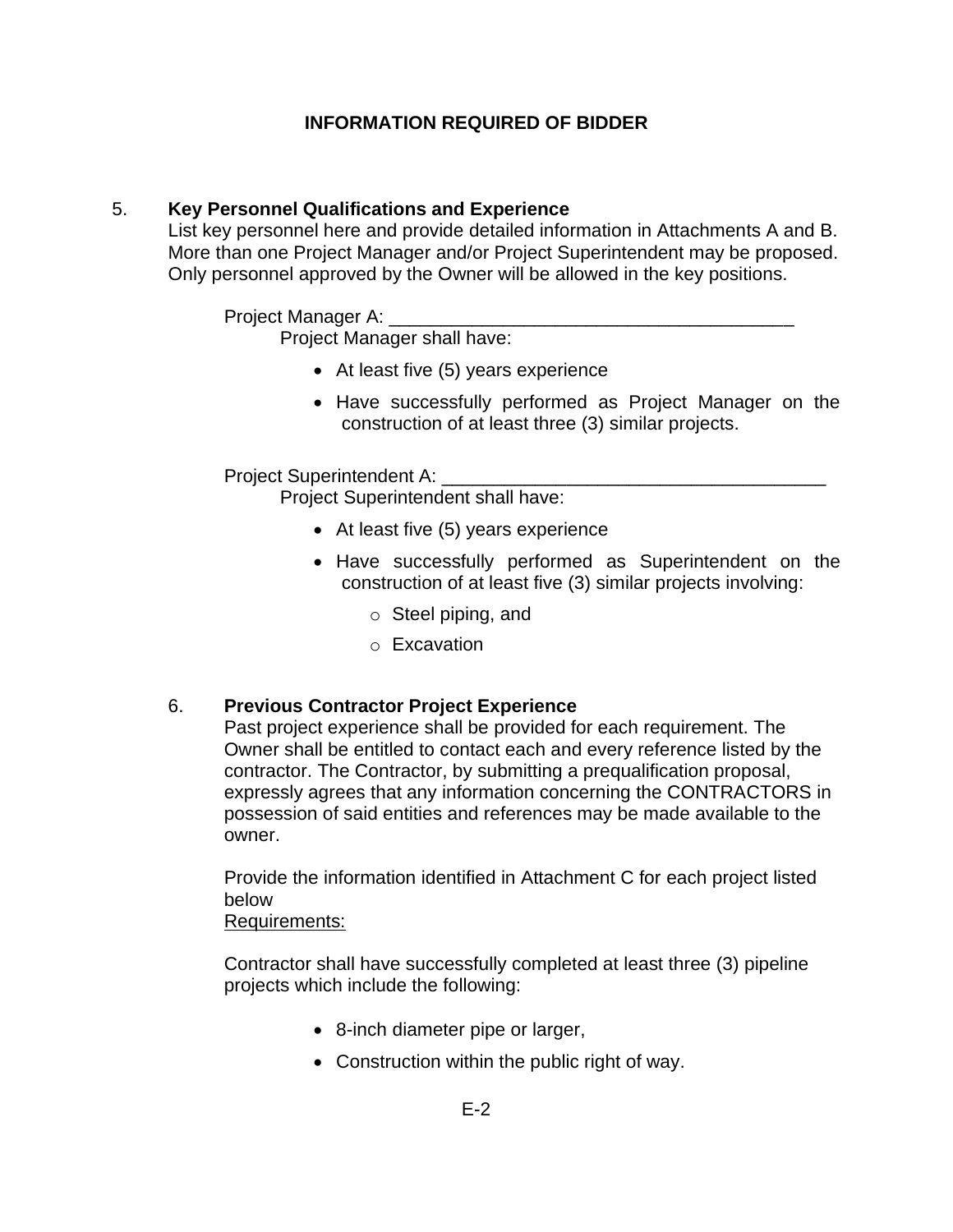| 7.  | Number of years as a contractor in construction work of this type:                                                                                                                           |  |  |  |
|-----|----------------------------------------------------------------------------------------------------------------------------------------------------------------------------------------------|--|--|--|
| 8.  | Name and title of officers of Contractor's firm:                                                                                                                                             |  |  |  |
|     |                                                                                                                                                                                              |  |  |  |
| 9.  | Number of persons employed full-time by the firm: ______________________________                                                                                                             |  |  |  |
| 10. | Name of person who inspected site of proposed work for your firm:                                                                                                                            |  |  |  |
|     |                                                                                                                                                                                              |  |  |  |
|     |                                                                                                                                                                                              |  |  |  |
| 11. | Surety company who will provide the required bonds on this contract:<br><u> 1989 - Johann John Stone, markin film yn y brening yn y brening yn y brening yn y brening yn y brening y bre</u> |  |  |  |
|     |                                                                                                                                                                                              |  |  |  |
|     |                                                                                                                                                                                              |  |  |  |
| 12. |                                                                                                                                                                                              |  |  |  |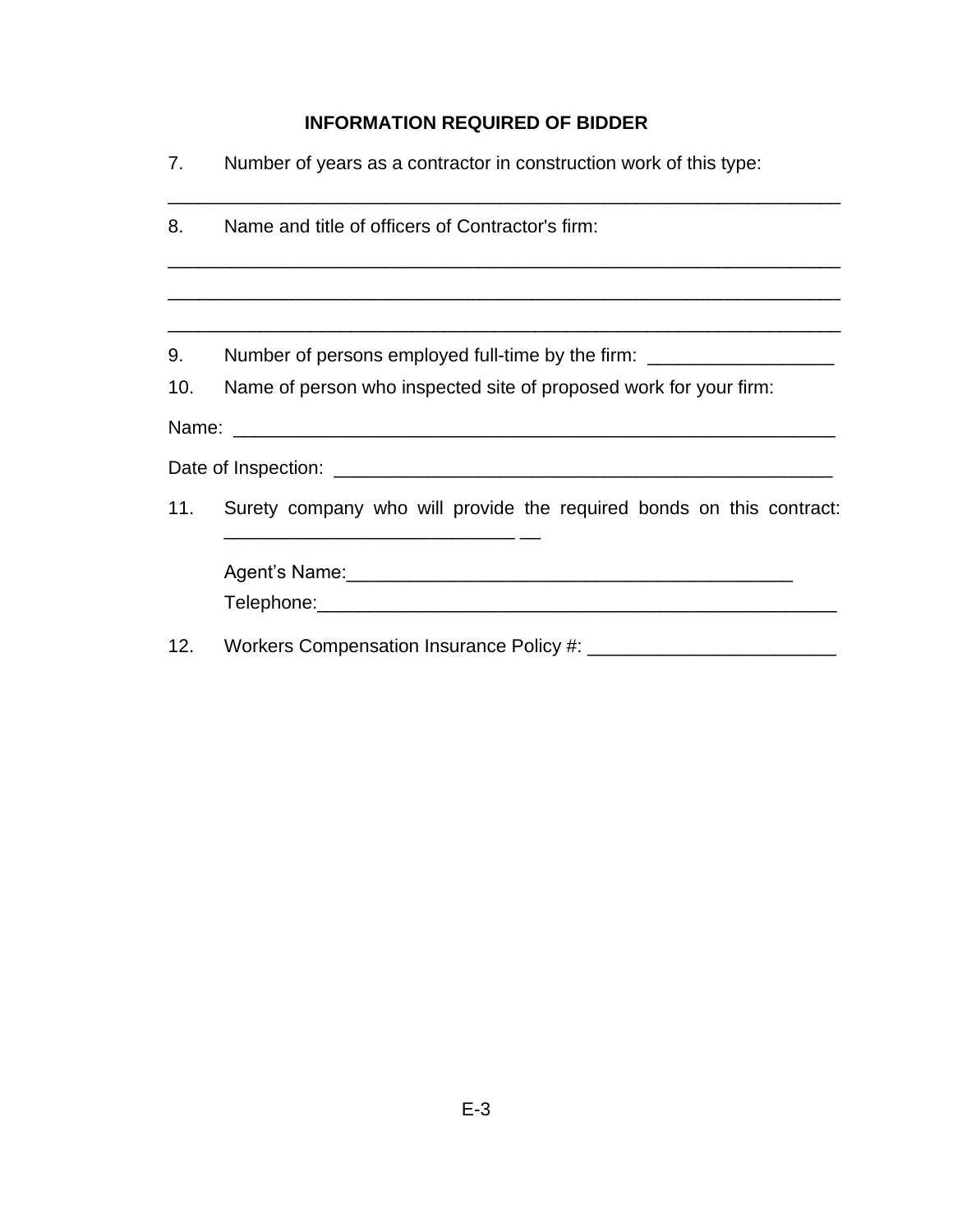**ATTACHMENT A** (Copy as necessary - recommended to provide more projects than required)

# **Project Manager Data Sheet**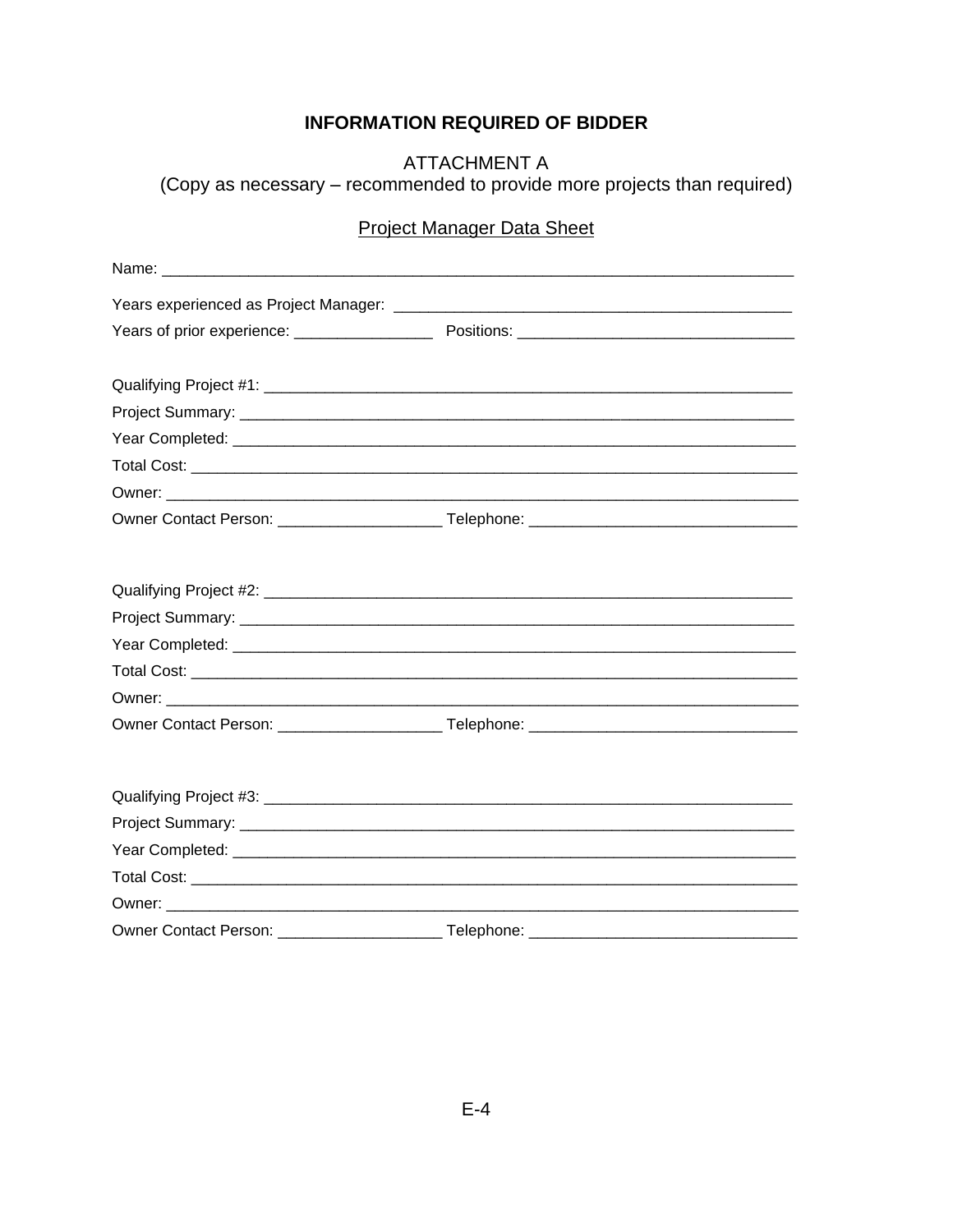# **ATTACHMENT B**

# **Superintendent Data Sheet**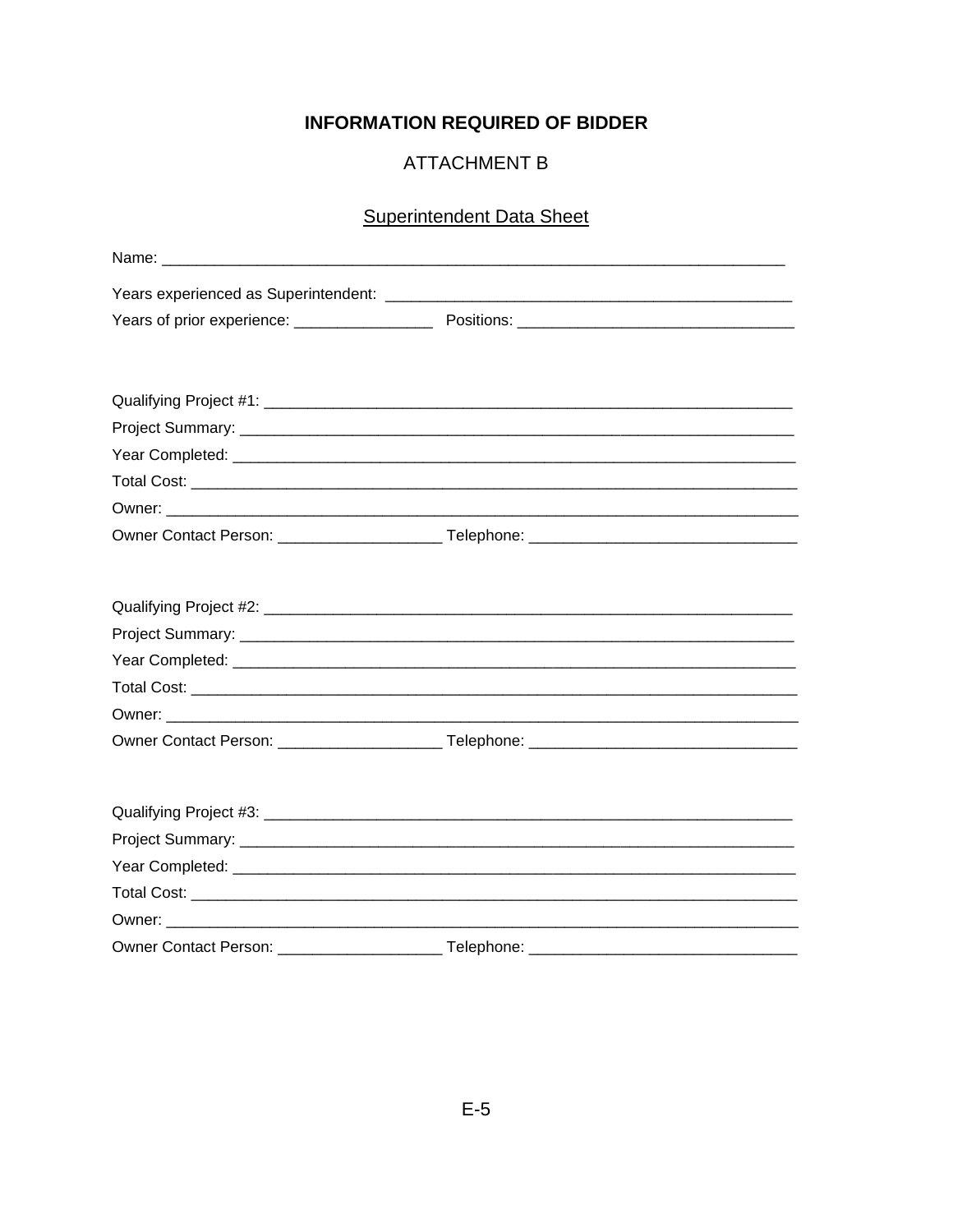# **ATTACHMENT C**

# **Contractor Project Experience Summary**

| Owner Contact Person: _______________ | Telephone: |  |
|---------------------------------------|------------|--|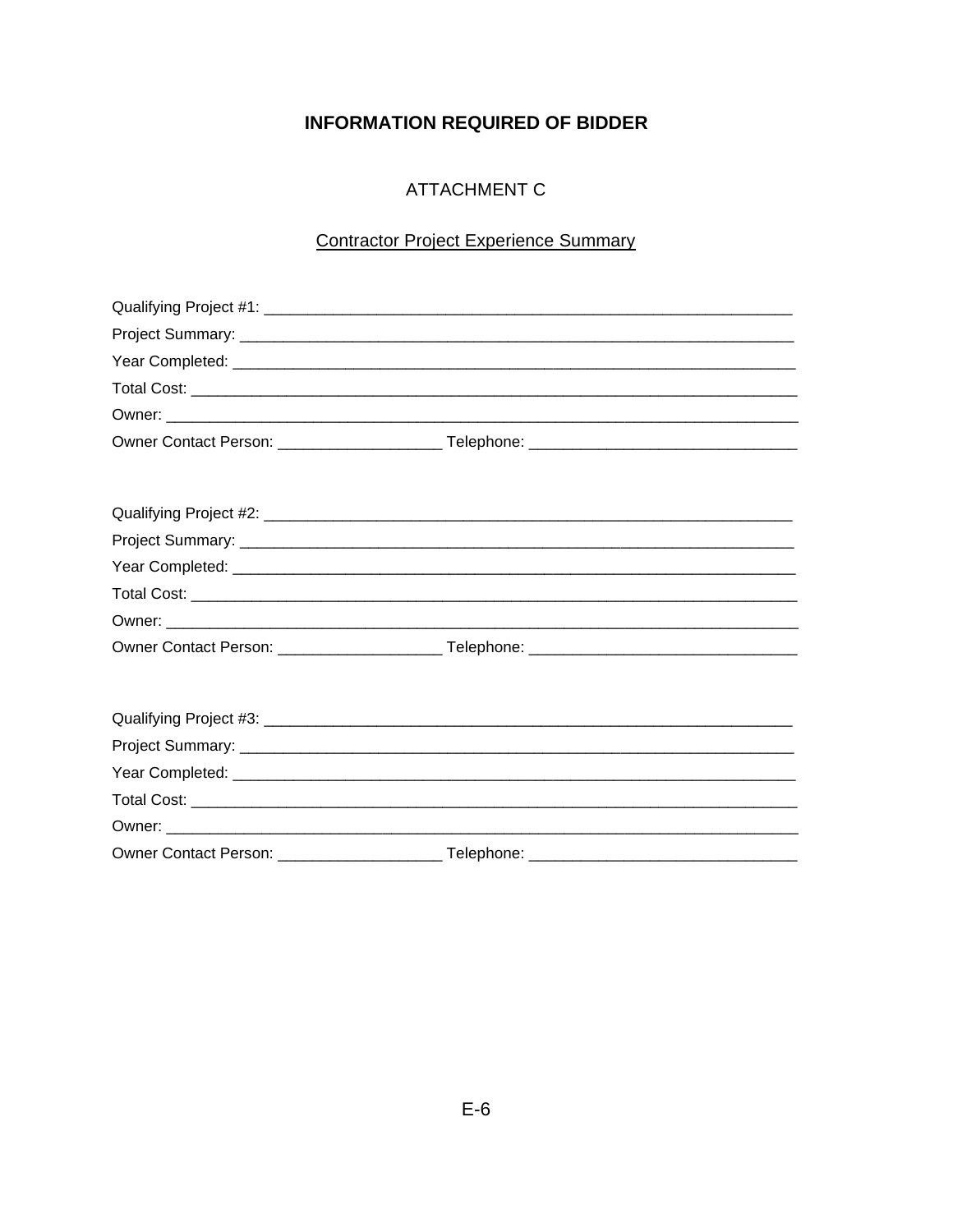#### **PERFORMANCE BOND**

#### **KNOW ALL MEN BY THESE PRESENTS,**

That , as Contractor, and as Surety, are held firmly bound unto the Jordan Valley Water Conservancy District hereinafter called "Owner," in the sum of \$ for the payment of which sum well and truly to be made, we bind ourselves, our heirs, executors, administrators, successors, and assigns, jointly and severally, firmly by these presents.

**WHEREAS,** Contractor has been awarded and is about to enter into the annexed Agreement with Owner to perform all work required under the Bidding Schedule(s) of the Owner's Contract Documents entitled "Jordan aqueduct/Alpine Aqueduct Blow-Off Drains"

**NOW THEREFORE,** if Contractor shall perform all the requirements of the Agreement required to be performed on his part, at the times and in the manner specified therein, then this obligation shall be null and void, otherwise it shall remain in full force and effect.

**PROVIDED,** that any alterations in the work to be done or the materials to be furnished, or changes in the time of completion, which may be made pursuant to the terms of the Agreement, shall not in any way release Contractor or Surety thereunder, nor shall any extensions of the time granted under the provisions of the Agreement release either the Contractor or Surety, and notice of such alterations or extensions of the work, materials or time to complete made under the Agreement is hereby waived by Surety. This Bond is furnished in compliance and in accordance with 14-1-18, Utah Code Ann., as amended, and 63-56-38 Utah Code Ann., as amended.

| <b>SIGNED AND SEALED, this ___________ day of _____________, 20__.</b>  |      |        |  |
|-------------------------------------------------------------------------|------|--------|--|
|                                                                         |      |        |  |
| By:<br><u> 1980 - Jan James James Barnett, fransk politik (d. 1980)</u> | By:  |        |  |
| Its:                                                                    | Its: |        |  |
| (SEAL)                                                                  |      | (SEAL) |  |
|                                                                         |      |        |  |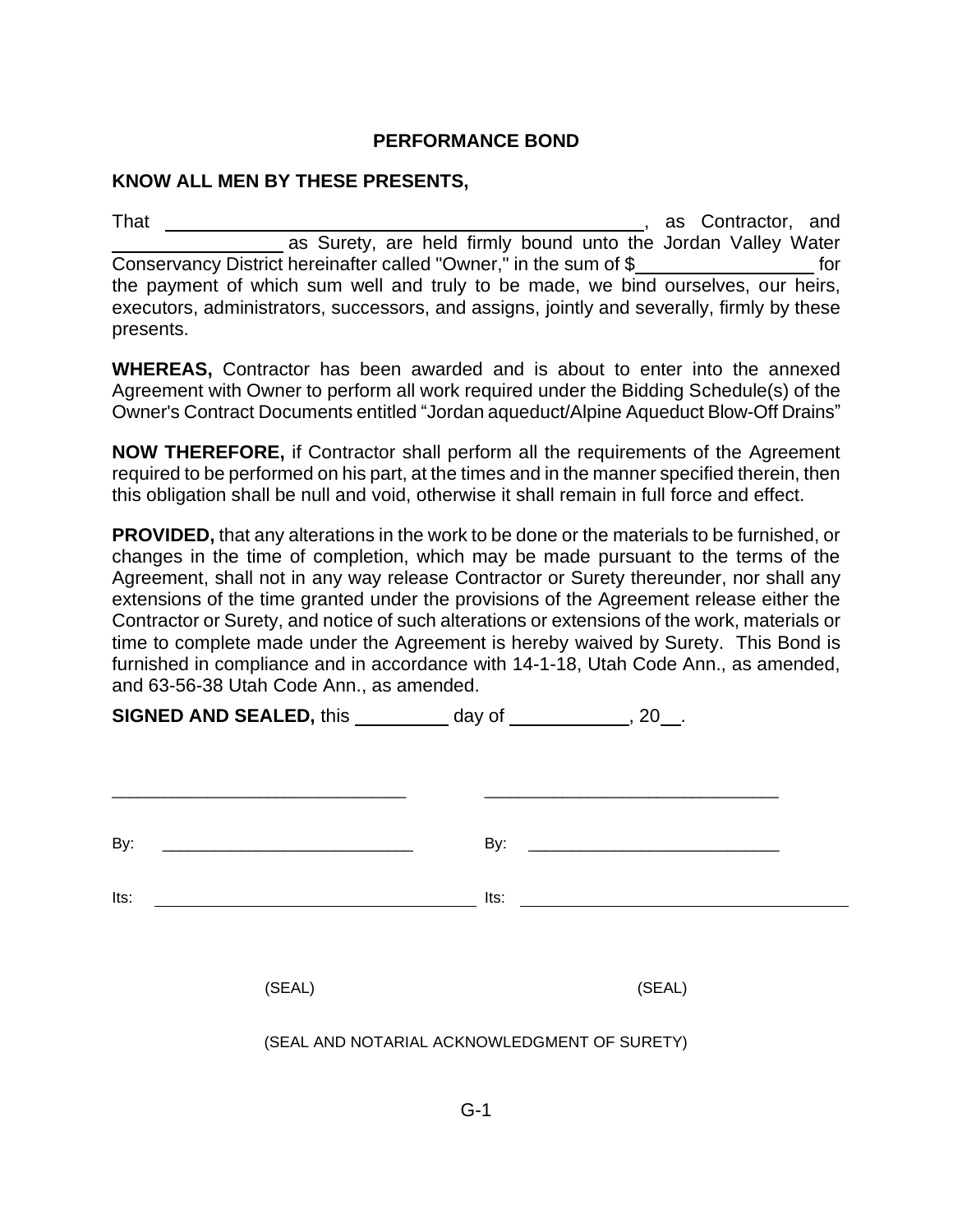# **PAYMENT BOND**

#### **KNOW ALL MEN BY THESE PRESENTS,**

That as Contractor, and as Surety, are held firmly bound unto the Jordan Valley Water Conservancy District hereinafter called "Owner," in the sum of \$ for the payment of which sum well and truly to be made, we bind ourselves, our heirs, executors, administrators, successors, and assigns, jointly and severally, firmly by these presents.

**WHEREAS,** Contractor has been awarded and is about to enter into the annexed Agreement with Owner to perform all work required under the Bidding Schedule(s) of the Owner's Contract Documents entitled, "Jordan aqueduct/Alpine Aqueduct Blow-Off Drains"

**NOW THEREFORE**, if said Contractor, or subcontractor, fails to pay for any materials, equipment, or other supplies, or for rental of same, used in connection with the performance of work contracted to be done, or for amounts due under applicable State law for any work or labor thereon, said Surety will pay for the same in an amount not exceeding the sum specified above, and, in the event suit is brought upon this bond, a reasonable attorney's fee to be fixed by the court. This bond shall inure to the benefit of any persons, companies, or corporations entitled to file claims under applicable State law.

**PROVIDED,** that any alterations in the work to be done or the materials to be furnished, or changes in the time of completion, which may be made pursuant to the terms of the Agreement, shall not in any way release Contractor or Surety thereunder, nor shall any extensions of time granted under the provisions of said contract release either Contractor or the Surety, and notice of such alterations or extensions of the work, materials or time to complete made under the Agreement is hereby waived by Surety. This bond is furnished in compliance and in accordance with 14-1-18 and 19 Utah Code Ann., as amended, and 63- 56-38 Utah Code Ann., as amended.

| <b>SIGNED AND SEALED, this ___________ day of ______________, 20____.</b> |                                            |  |
|---------------------------------------------------------------------------|--------------------------------------------|--|
|                                                                           |                                            |  |
| By:                                                                       | By:                                        |  |
| Its:<br><u> 1989 - Johann Marie Barn, mars an t-</u>                      | $Its: \begin{array}{c} \hline \end{array}$ |  |
|                                                                           |                                            |  |

(SEAL) (SEAL)

(SEAL AND NOTARIAL ACKNOWLEDGMENT OF SURETY)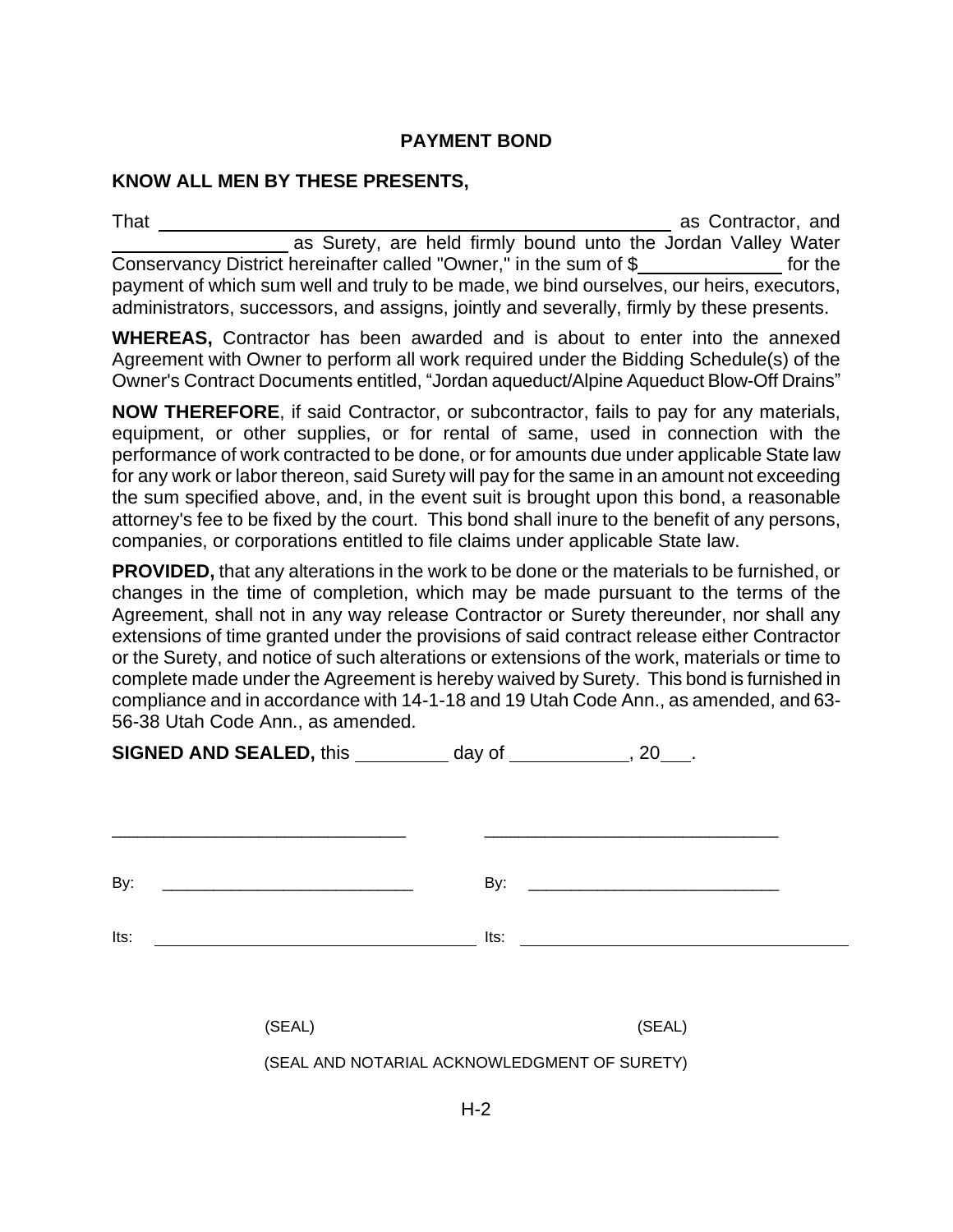# **NOTICE OF AWARD**

# To: Contractor's Name and Address

Re: "Jordan aqueduct/Alpine Aqueduct Blow-Off Drains"

You are hereby notified that the OWNER has accepted your bid for the above referenced project in the amount of \$

Furnish the required Contractor's Performance Bond, Payment Bond and Certificates of Insurance within ten calendar days from the date of this notice to you. An acknowledged copy of this Notice of Award, together with all future correspondence regarding this project, shall be sent to the District's Project Manager: Conor Tyson, Staff Engineer

When the Agreement is provided, sign and return it within ten calendar days from receipt of the agreement.

Dated this  $\frac{1}{2}$  day of  $\frac{1}{2}$ , 2022.

\_\_\_\_\_\_\_\_\_\_\_\_\_\_\_\_\_\_\_\_\_\_\_\_\_\_\_\_\_\_ Alan E. Packard, PE Assistant General Manager & Chief Engineer

# **ACCEPTANCE OF NOTICE**

Receipt of the above Notice of Award is hereby acknowledged by:

(Contractor's Name goes here - underlined)

This day of , 2022.

Signature:\_\_\_\_\_\_\_\_\_\_\_\_\_\_\_\_\_\_\_\_\_\_\_\_\_\_\_\_\_\_\_\_\_\_\_\_\_\_\_\_\_\_\_\_\_\_\_\_\_\_\_\_\_\_\_\_\_\_\_\_\_

Printed Name:  $\Box$ 

Title: \_\_\_\_\_\_\_\_\_\_\_\_\_\_\_\_\_\_\_\_\_\_\_\_\_\_\_\_\_\_\_\_\_\_\_\_\_\_\_\_\_\_\_\_\_\_\_\_\_\_\_\_\_\_\_\_\_\_\_\_\_\_\_\_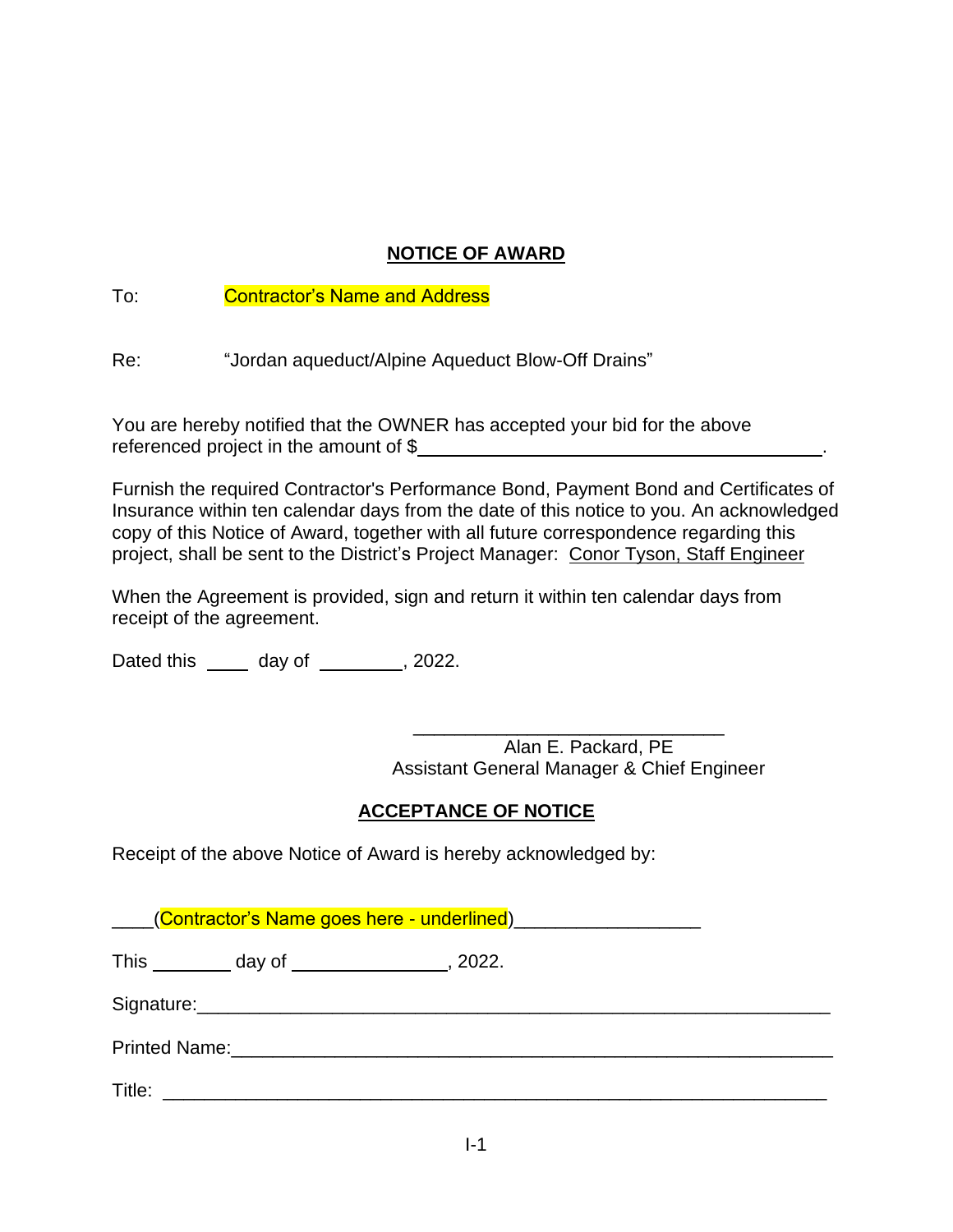# **NOTICE TO PROCEED**

To:

Re: "Jordan aqueduct/Alpine Aqueduct Blow-Off Drains"

You are hereby notified to commence work in accordance with the Agreement dated \_\_\_\_\_\_\_\_\_\_\_\_\_\_\_\_\_\_\_\_\_\_\_, on (<mark>or before/after</mark>) , \_\_\_\_\_\_\_\_\_\_\_\_\_\_\_\_\_\_, and you are to complete the work by,

An acknowledged copy of this Notice to Proceed should be returned to the Owner, attention: Conor Tyson/

Dated this \_\_\_\_\_\_\_ day of \_\_\_\_\_\_\_\_\_\_\_\_\_\_.

\_\_\_\_\_\_\_\_\_\_\_\_\_\_\_\_\_\_\_\_\_\_\_\_\_\_\_\_\_\_\_\_\_\_\_ Shane K Swensen, P.E. Engineering Department Manager

# **ACCEPTANCE OF NOTICE**

Receipt of the above Notice to Proceed is hereby acknowledged by:

(Contractor's Name goes here - underlined) This day of , 2022. Signature:\_\_\_\_\_\_\_\_\_\_\_\_\_\_\_\_\_\_\_\_\_\_\_\_\_\_\_\_\_\_\_\_\_\_\_\_\_\_\_\_\_\_\_\_\_\_\_\_\_\_\_\_\_\_\_\_\_\_\_\_\_ Printed Name:\_\_\_\_\_\_\_\_\_\_\_\_\_\_\_\_\_\_\_\_\_\_\_\_\_\_\_\_\_\_\_\_\_\_\_\_\_\_\_\_\_\_\_\_\_\_\_\_\_\_\_\_\_\_\_\_\_\_

Title: \_\_\_\_\_\_\_\_\_\_\_\_\_\_\_\_\_\_\_\_\_\_\_\_\_\_\_\_\_\_\_\_\_\_\_\_\_\_\_\_\_\_\_\_\_\_\_\_\_\_\_\_\_\_\_\_\_\_\_\_\_\_\_\_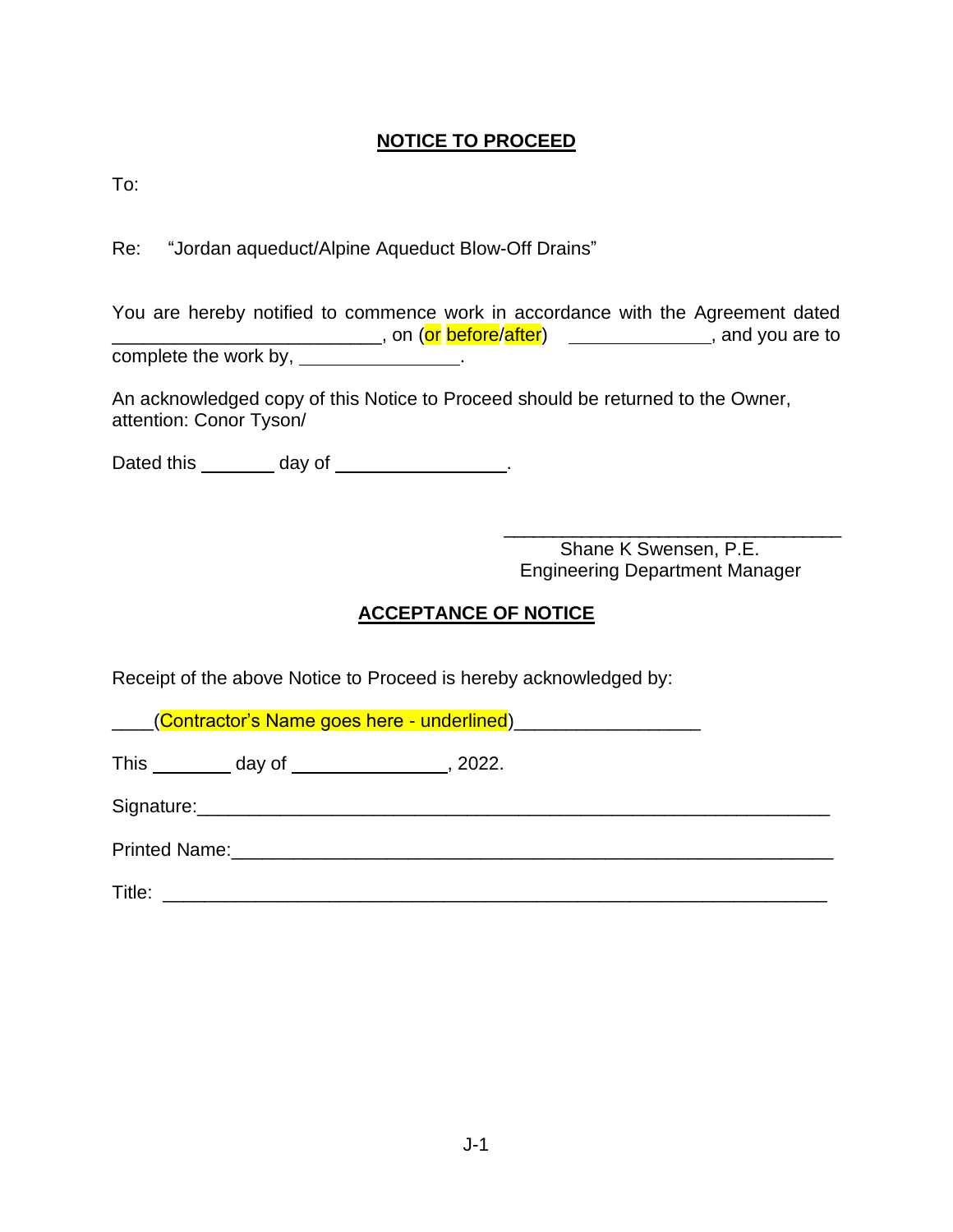|                | PAYMENT APPLICATION AND CERTIFICATE No. _______ DATE: _______________      |                         |
|----------------|----------------------------------------------------------------------------|-------------------------|
|                |                                                                            | SHEET _______ OF ______ |
|                |                                                                            |                         |
|                | PROJECT: "Jordan aqueduct/Alpine Aqueduct Blow-Off Drains"                 |                         |
|                | <b>JVWCD PROJECT NO.: 4232</b>                                             |                         |
|                |                                                                            |                         |
|                |                                                                            |                         |
|                |                                                                            |                         |
| 1.             |                                                                            |                         |
| 2.             | NET CHANGE ORDERS APPROVED TO DATE: \$<br>(Attach Summary Sheet)           |                         |
| 3.             | (Sum of Lines 1 & 2)                                                       |                         |
| 4.             | TOTAL VALUE OF WORK COMPLETED TO DATE   \$<br>(Attached Payment Breakdown) |                         |
| 5.             | (Divide Line 4 by 3 and multiply by 100)                                   |                         |
| 6.             |                                                                            |                         |
| 7 <sub>1</sub> | (95% of Value, Listing Attached)                                           |                         |
| 8.             | SUBTOTAL (Sum of Lines 4, Line 6 and Line 7) \$                            |                         |
| 9.             |                                                                            |                         |
| 10.            | (Line 8 & 9)                                                               |                         |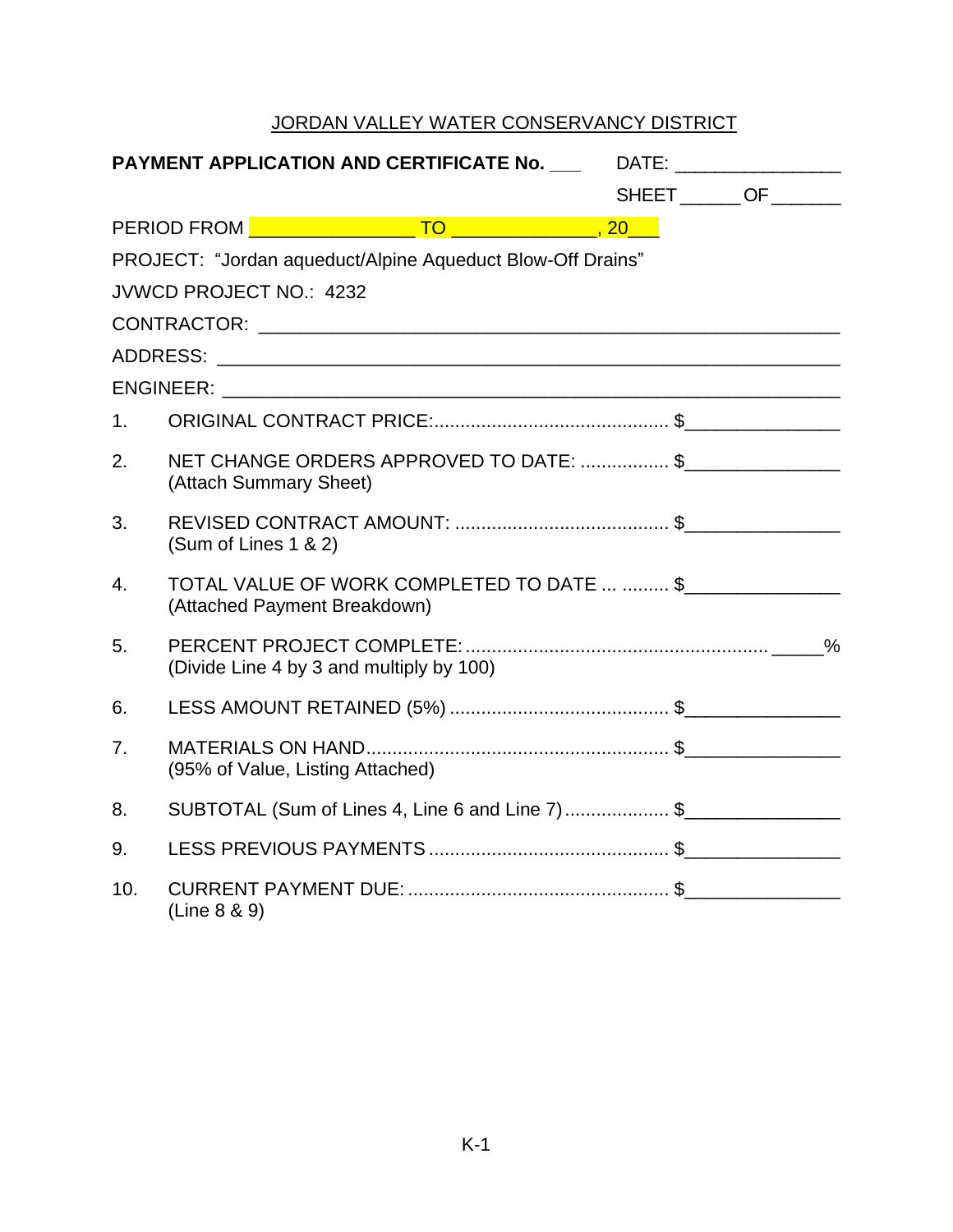Payment Application and Certificate No \_\_\_\_\_\_

SHEET \_\_\_\_\_\_\_ OF \_\_\_\_\_\_\_

# **CONTRACTOR'S Certification:**

The undersigned CONTRACTOR certifies that: (1) all previous progress payments received from OWNER on account of work done under the Contract referred to herein have been applied to discharge in full all obligations of CONTRACTOR incurred in connection with work covered by prior Applications for Payment numbered 1 through inclusive; and, (2) title to all materials and equipment incorporated in said Work or otherwise listed in or covered by this Application for Payment will pass to OWNER at time of payment free and clear of all liens, claims, security interests and encumbrances (except such as covered by bond acceptable to OWNER).

| Dated: | <b>CONTRACTOR:</b> |
|--------|--------------------|
|        |                    |

By: \_\_\_\_\_\_\_\_\_\_\_\_\_\_\_\_\_\_\_\_\_\_\_\_\_\_\_\_\_\_\_\_\_\_\_\_\_\_\_\_

# **Engineer's Recommendation:**

This Application (with accompanying documentation) meets the requirements of the Contract Documents and payment of the amount due this application is recommended.

# **ENGINEER**

Dated \_\_\_\_\_\_\_\_\_\_\_\_\_\_\_\_\_\_\_\_\_\_\_\_\_\_\_\_\_ \_\_\_\_\_\_\_\_\_\_\_\_\_\_\_\_\_\_\_\_\_\_\_\_\_\_\_\_\_\_\_\_\_

Dated \_\_\_\_\_\_\_\_\_\_\_\_\_\_\_\_\_\_\_\_\_\_\_\_\_\_\_\_\_ \_\_\_\_\_\_\_\_\_\_\_\_\_\_\_\_\_\_\_\_\_\_\_\_\_\_\_\_\_\_\_\_\_

Project Manager

Project Representative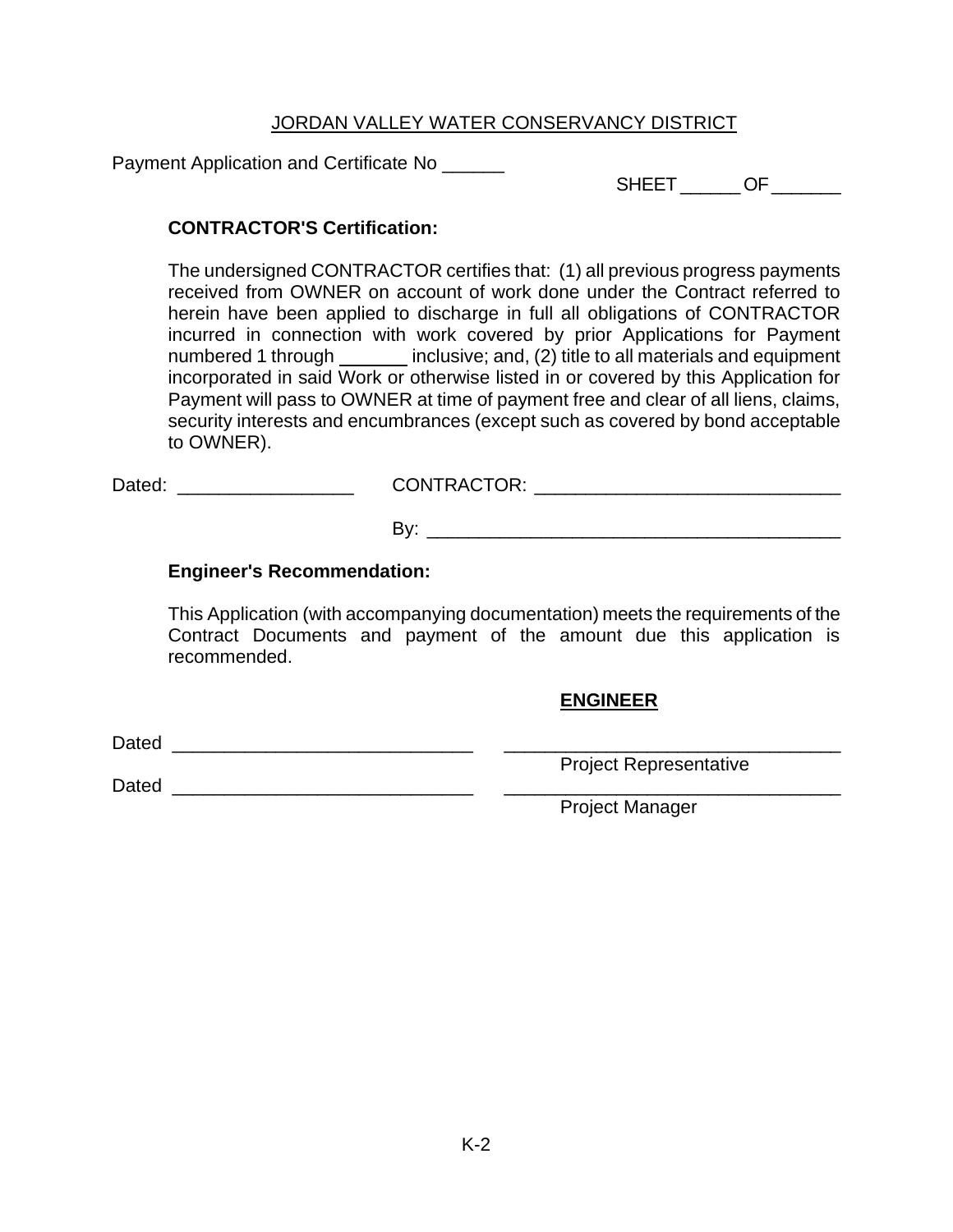#### **CHANGE ORDER**

| Change Order No. ______                                            |
|--------------------------------------------------------------------|
| Date: _________________________                                    |
| Page $\_\$ of $\_\_$                                               |
| NAME OF PROJECT: "Jordan aqueduct/Alpine Aqueduct Blow-Off Drains" |
| PROJECT NUMBER: 4232                                               |
|                                                                    |
|                                                                    |
| The following changes are hereby made to the CONTRACT DOCUMENTS:   |
| 1)                                                                 |
| 2)                                                                 |
| 3)                                                                 |
|                                                                    |
|                                                                    |
| Current CONTRACT PRICE adjusted by previous CHANGE ORDER(S) \$     |
| The new CONTRACT PRICE including this CHANGE ORDER will be\$       |
| The CONTRACT TIME will be increased by _______ calendar days.      |
| The date for Substantial Completion will be _____________, 20___.  |

1) 2)

3)

The Contractor agrees to furnish all labor and materials and perform all work as necessary to complete the change order items for the price named herein, which includes all supervision and miscellaneous costs. This change order constitutes full and mutual accord and satisfaction for all time and all costs related to this change. By acceptance of this change order the Contractor agrees that the change order represents an equitable adjustment to the Contract, and further agrees to waive all right to file a claim arising out of or as a result of this change. This document will become a supplement to the Contract, and all provisions will apply hereto, upon approval by the Owner.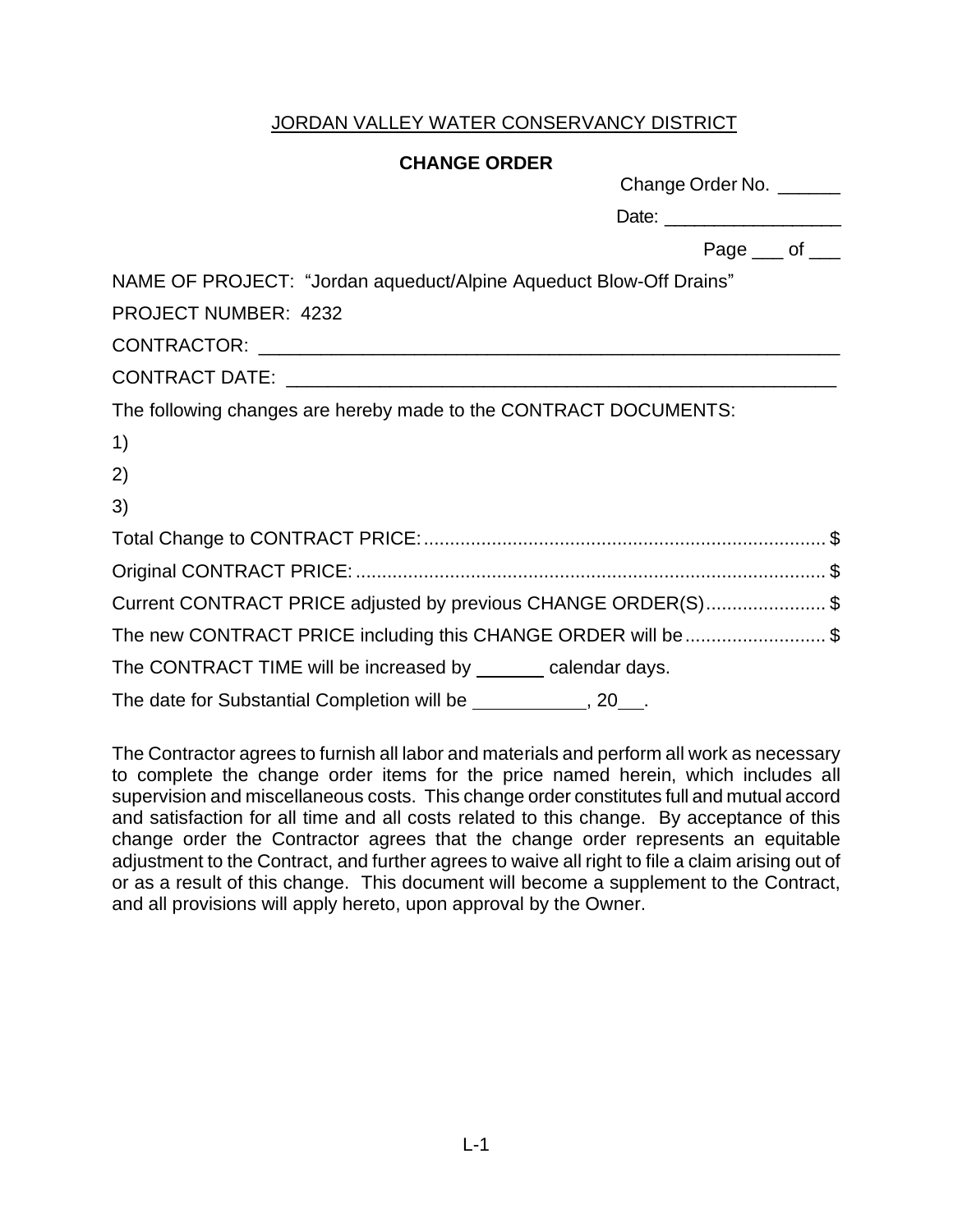# **CHANGE ORDER (CONTINUED)**

|              | $\sqrt{2}$                                       | Change Order No. ______<br>Date: |            |      |
|--------------|--------------------------------------------------|----------------------------------|------------|------|
|              |                                                  |                                  | Page __ of |      |
| Recommended: | Engineer - JVWCD Engineering                     |                                  |            | Date |
| Accepted:    | Contractor -                                     |                                  |            | Date |
| Approved:    | Owner - Jordan Valley Water Conservancy District |                                  |            | Date |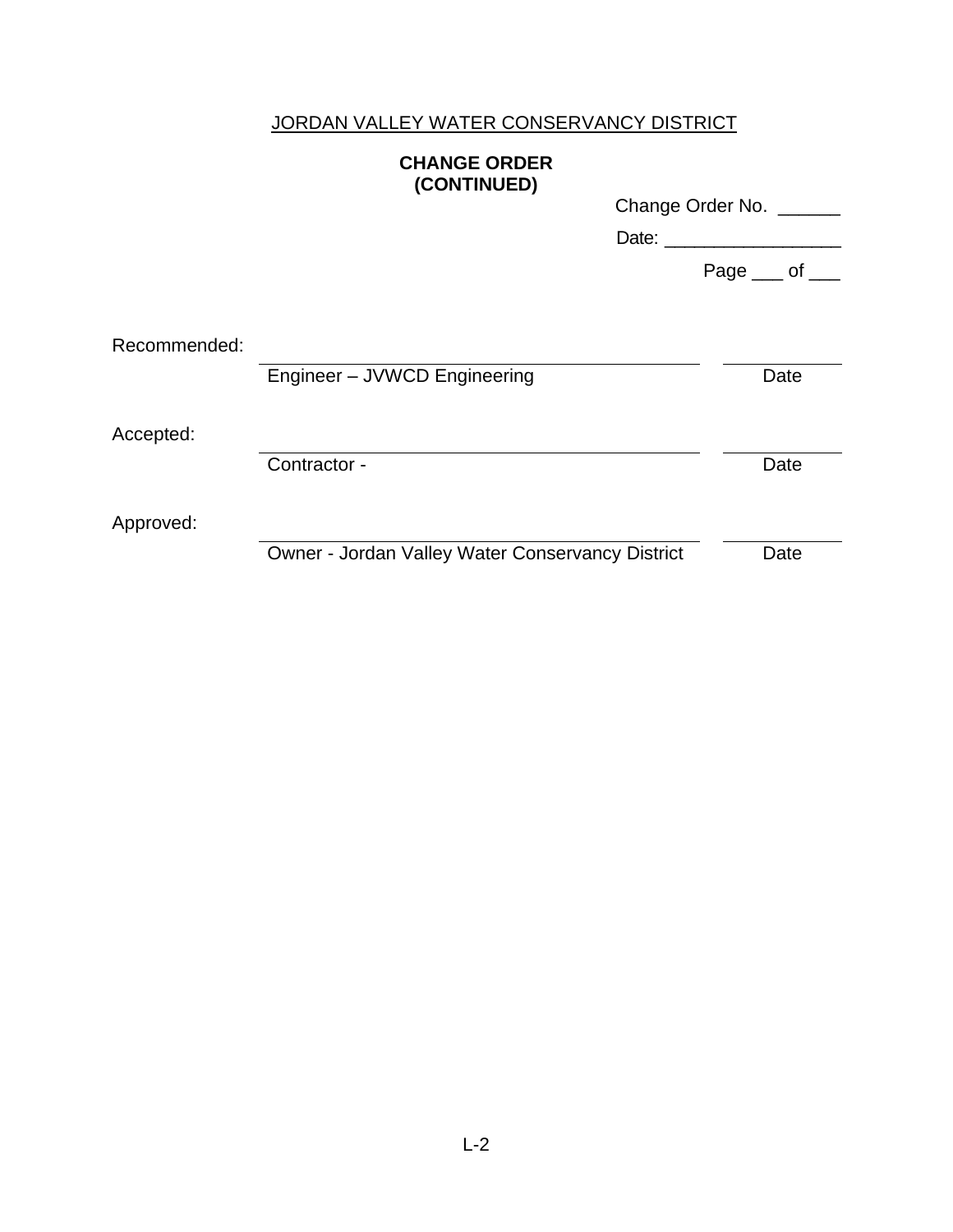# **CONTRACTOR'S CERTIFICATE OF SUBSTANTIAL COMPLETION**

OWNER: Jordan Valley Water Con. District 8215 South 1300 West West Jordan, Utah 84088 801-565-4300

ENGINEER:

Jordan Valley Water Con. District 8215 South 1300 West West Jordan, Utah 84088 801-565-4300

PROJECT: Jordan aqueduct/Alpine Aqueduct Blow-Off Drains

ATTENTION: Conor Tyson

FROM: \_\_\_\_\_\_\_\_\_\_\_\_\_\_\_\_\_\_\_\_\_\_\_\_\_\_\_\_\_\_\_\_\_\_\_\_\_\_\_\_\_\_\_\_\_\_\_\_\_\_\_\_\_\_\_\_\_\_\_\_\_\_\_\_\_

Firm or Corporation

This is to certify that  $I_{1}$  am an authorized official of working in the capacity of and have been properly authorized by said

firm or corporation to sign the following statements pertaining to the subject contract:

I know of my own personal knowledge, and do hereby certify, that the work of the contract described above has been substantially performed and all materials used and installed to date are in accordance with, and in conformity to, the contract drawings and specifications. A list of all incomplete work is attached.

The Contractor hereby releases the Owner and its agents from all claims of and liability to the Contractor for anything done or furnished for or relating to the work, as further provided in Article 14.08B of the General Conditions, except demands against the Owner for the remainder of progress payments retained to date, and unresolved written claims prior to this date.

The contract work is now substantially complete, ready for its intended use, and ready for your inspection. You are requested to issue a Certificate of Substantial Completion.

| SIGNATURE: |  |  |  |
|------------|--|--|--|
|            |  |  |  |
| DATF:      |  |  |  |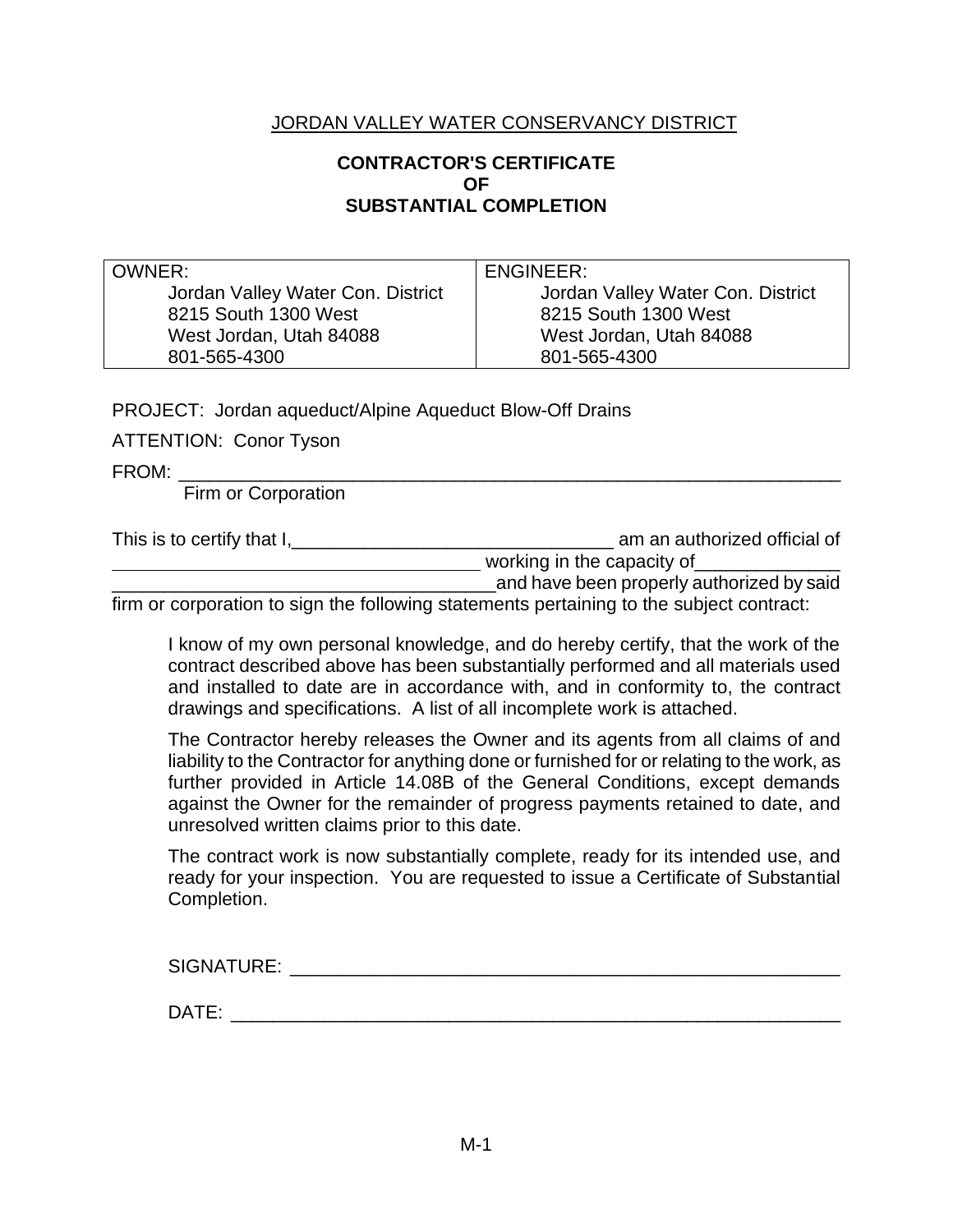# **CONTRACTOR'S CERTIFICATE OF FINAL COMPLETION**

| OWNER:                            | ENGINEER:                         |
|-----------------------------------|-----------------------------------|
| Jordan Valley Water Con. District | Jordan Valley Water Con. District |
| 8215 South 1300 West              | 8215 South 1300 West              |
| West Jordan, Utah 84088           | West Jordan, Utah 84088           |
| 801-565-4300                      | 801-565-4300                      |

PROJECT: "Jordan aqueduct/Alpine Aqueduct Blow-Off Drains"

ATTENTION: Project Representative: Conor Tyson

FROM: \_\_\_\_\_\_\_\_\_\_\_\_\_\_\_\_\_\_\_\_\_\_\_\_\_\_\_\_\_\_\_\_\_\_\_\_\_\_\_\_\_\_\_\_\_\_\_\_\_\_\_\_\_\_\_\_\_\_\_\_\_\_\_\_

Firm or Corporation

This is to certify that I, am an authorized official of

working in the capacity of example and the capacity of the state of the state of the state of the state of the \_\_\_\_\_\_\_\_\_\_\_\_\_\_\_\_\_\_\_\_\_\_\_\_\_\_\_\_\_\_\_\_\_\_\_\_\_\_\_\_\_\_\_and have been properly authorized

by said firm or corporation to sign the following statements pertaining to the subject contract:

I know of my own personal knowledge, and do hereby certify, that the work of the contract described above has been performed and all materials used and installed to date are in accordance with, and in conformity to, the contract drawings and specifications.

The Contract work is now complete in all parts and requirements, excepting the attached list of minor deficiencies and the reasons for each being incomplete to date, for which exemption from final payment requirements is requested in conformance to Article 14.09A of the General Conditions of our Contract (if no exemptions requested, write "none") . The work is now ready for your final inspection. The following items required from the Contractor prior to application for final payment (such as O & M Manuals, guarantees, record drawings, etc.) are submitted herewith, if any: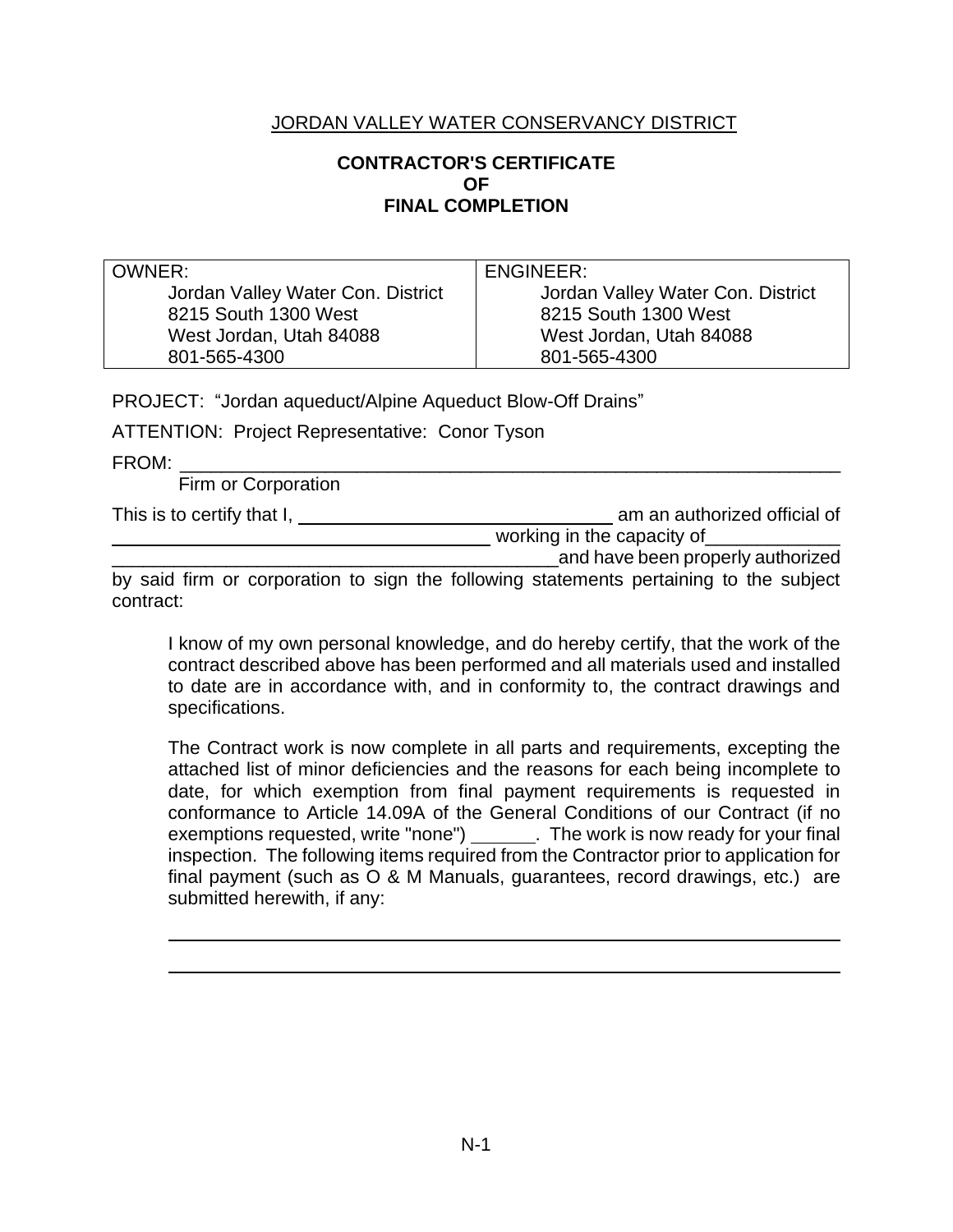I understand that neither the issuance by the Engineer of a Notice of Completion, nor the acceptance thereof by the Owner, shall operate as a bar or claim against the Contractor under the terms of the guarantee provisions of the Contract Documents.

SIGNATURE: \_\_\_\_\_\_\_\_\_\_\_\_\_\_\_\_\_\_\_\_\_\_\_\_\_\_\_\_\_\_\_\_\_\_\_\_\_\_\_\_\_\_\_\_\_\_\_\_\_\_\_\_\_\_\_\_\_\_\_

DATE: \_\_\_\_\_\_\_\_\_\_\_\_\_\_\_\_\_\_\_\_\_\_\_\_\_\_\_\_\_\_\_\_\_\_\_\_\_\_\_\_\_\_\_\_\_\_\_\_\_\_\_\_\_\_\_\_\_\_\_\_\_\_\_\_\_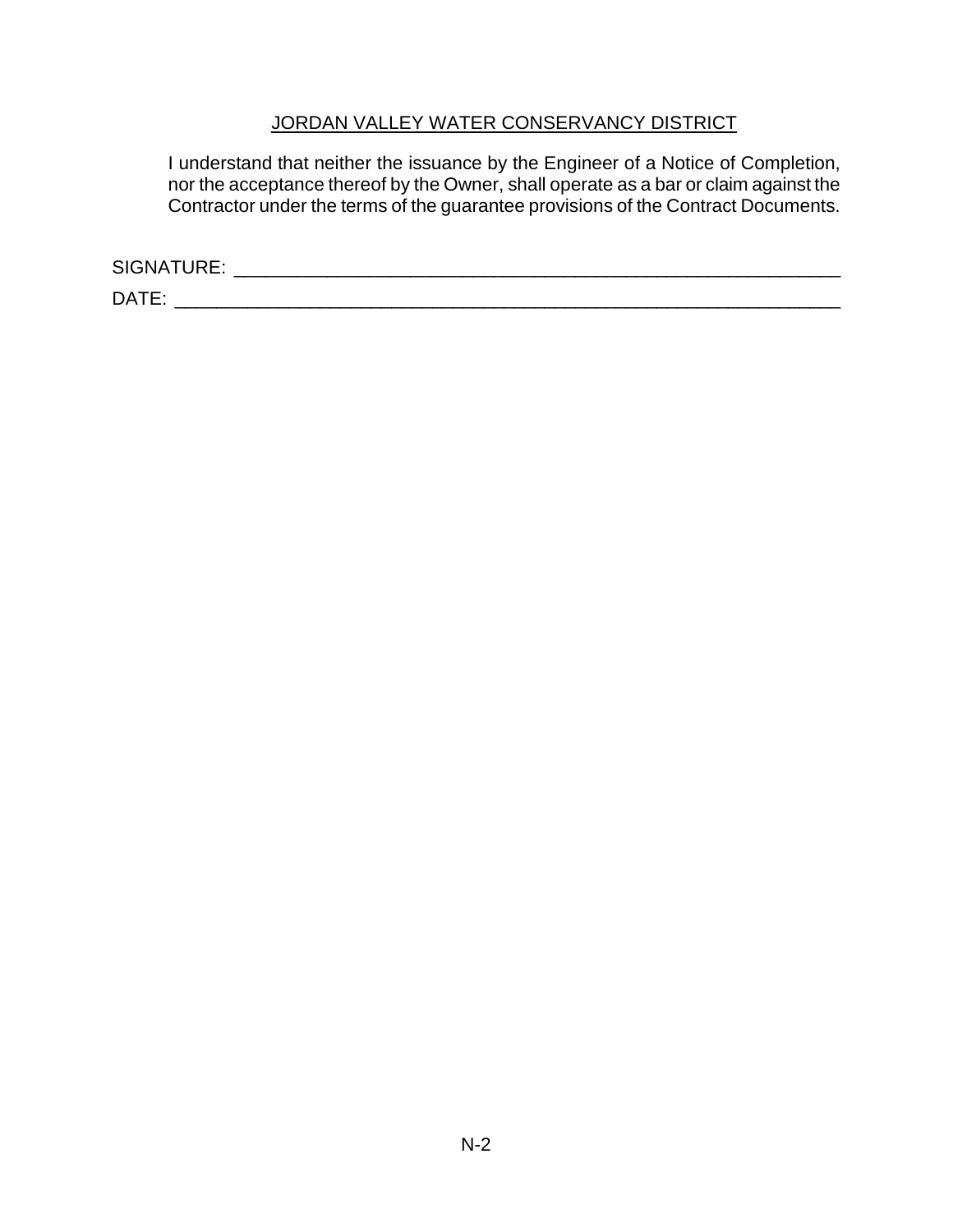# **CONSENT OF SURETY FOR FINAL PAYMENT**

PROJECT NAME: "Jordan aqueduct/Alpine Aqueduct Blow-Off Drains"

LOCATION: \_\_\_\_\_\_\_\_\_\_\_\_\_\_\_\_\_\_\_\_\_\_\_\_\_\_\_\_\_\_\_\_\_\_\_\_\_\_\_\_\_\_\_\_\_\_\_\_\_\_\_\_\_\_\_\_\_\_\_

TYPE OF CONTRACT: \_\_\_\_\_\_\_\_\_\_\_\_\_\_\_\_\_\_\_\_\_\_\_\_\_\_\_\_\_\_\_\_\_\_\_\_\_\_\_\_\_\_\_\_\_\_\_\_\_\_\_

AMOUNT OF CONTRACT: **Example 20** 

In accordance with the provisions of the above-named contract between the Owner and the Contractor, the following named surety:

\_\_\_\_\_\_\_\_\_\_\_\_\_\_\_\_\_\_\_\_\_\_\_\_\_\_\_\_\_\_\_\_\_\_\_\_\_\_\_\_\_\_\_\_\_\_\_\_\_\_\_\_\_\_\_\_\_\_\_\_\_\_\_\_\_\_\_\_\_\_\_ \_\_\_\_\_\_\_\_\_\_\_\_\_\_\_\_\_\_\_\_\_\_\_\_\_\_\_\_\_\_\_\_\_\_\_\_\_\_\_\_\_\_\_\_\_\_\_\_\_\_\_\_\_\_\_\_\_\_\_\_\_\_\_\_\_\_\_\_\_\_\_ \_\_\_\_\_\_\_\_\_\_\_\_\_\_\_\_\_\_\_\_\_\_\_\_\_\_\_\_\_\_\_\_\_\_\_\_\_\_\_\_\_\_\_\_\_\_\_\_\_\_\_\_\_\_\_\_\_\_\_\_\_\_\_\_\_\_\_\_\_\_

on the Payment Bond of the following named Contractor:

hereby approves of final payment to the Contractor, and further agrees that said final payment to the Contractor shall not relieve the Surety Company named herein of any of its obligations to the following named Owner (as set forth in said Surety company's bond):

\_\_\_\_\_\_\_\_\_\_\_\_\_\_\_\_\_\_\_\_\_\_\_\_\_\_\_\_\_\_\_\_\_\_\_\_\_\_\_\_\_\_\_\_\_\_\_\_\_\_\_\_\_\_\_\_\_\_\_\_\_\_\_\_\_\_\_\_\_\_\_ \_\_\_\_\_\_\_\_\_\_\_\_\_\_\_\_\_\_\_\_\_\_\_\_\_\_\_\_\_\_\_\_\_\_\_\_\_\_\_\_\_\_\_\_\_\_\_\_\_\_\_\_\_\_\_\_\_\_\_\_\_\_\_\_\_\_\_\_\_\_

\_\_\_\_\_\_\_\_\_\_\_\_\_\_\_\_\_\_\_\_\_\_\_\_\_\_\_\_\_\_\_\_\_\_\_\_\_\_\_\_\_\_\_\_\_\_\_\_\_\_\_\_\_\_\_\_\_\_\_\_\_\_\_\_\_\_\_\_\_\_ \_\_\_\_\_\_\_\_\_\_\_\_\_\_\_\_\_\_\_\_\_\_\_\_\_\_\_\_\_\_\_\_\_\_\_\_\_\_\_\_\_\_\_\_\_\_\_\_\_\_\_\_\_\_\_\_\_\_\_\_\_\_\_\_\_\_\_\_\_\_ \_\_\_\_\_\_\_\_\_\_\_\_\_\_\_\_\_\_\_\_\_\_\_\_\_\_\_\_\_\_\_\_\_\_\_\_\_\_\_\_\_\_\_\_\_\_\_\_\_\_\_\_\_\_\_\_\_\_\_\_\_\_\_\_\_\_\_\_\_\_

**IN WITNESS WHEREOF,** the Surety Company has hereunto set its hand and seal this \_\_\_\_\_\_ day of \_\_\_\_\_\_\_\_\_\_\_\_\_\_\_\_\_, 20\_\_\_.

(Name of Surety Company)

\_\_\_\_\_\_\_\_\_\_\_\_\_\_\_\_\_\_\_\_\_\_\_\_\_\_\_\_\_\_\_\_\_\_\_\_\_\_\_ (Signature of Authorized Representative)

\_\_\_\_\_\_\_\_\_\_\_\_\_\_\_\_\_\_\_\_\_\_\_\_\_\_\_\_\_\_\_\_\_\_\_\_\_\_\_

\_\_\_\_\_\_\_\_\_\_\_\_\_\_\_\_\_\_\_\_\_\_\_\_\_\_\_\_\_\_\_\_\_\_\_\_\_\_\_\_ (Name of Authorized Representatives)

\_\_\_\_\_\_\_\_\_\_\_\_\_\_\_\_\_\_\_\_\_\_\_\_\_\_\_\_\_\_\_\_\_\_\_\_\_\_ (Title)